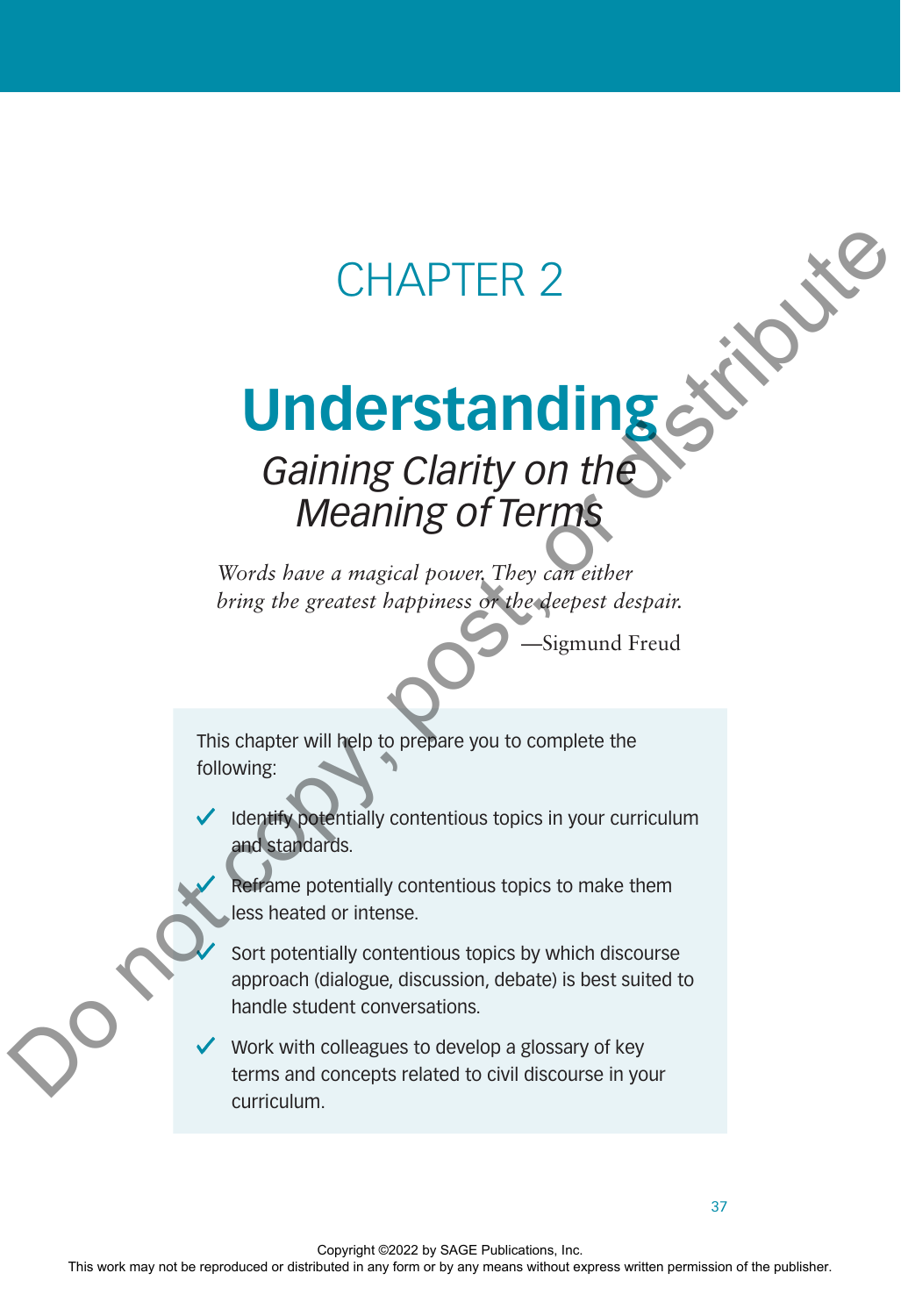### **LANGUAGE SETS THE TONE**

The words you choose are the "magical power" as noted by Sigmund Freud because they signal to students what is going to happen and what is expected of them. This chapter examines essential terms that truly impact the environment of your class. These terms are grouped together to provide guidance to ensure that you, your class, and your colleagues are all on the same page about the meaning of words that will be essential to students engaging in civil discourse. Do you and your students know the difference between dialogue and discussion or misinformation and disinformation? As you support student learning while engaging in discourse, the development of a shared understanding of the key terms in this chapter will be critical to success. going to the term are good of them. This chapter to provide the reproduced or distributed pindon to be seen a growth the publisher to provide a problem of the semi-pape about the meaning of work that are publisher. We wil

Take a moment and reflect on the following questions:

- Are there words that are used interchangeably with students that may not be interchangeable?
- What does it mean to be controversial instead of contentious?
- When having students engage in conversations, do you have clear goals in mind? How do you scaffold the different types of conversations to meet different goals?

• How do you help students process information that they hear inside and outside of the classroom to determine its reliability?

Words matter when it comes to helping us understand how we see ourselves and how other people see us based on the words that we choose when talking to them. Facing History and Ourselves (2021b, 2021c) has a lesson that focuses on the story of Niin and her experience as a kindergartener. She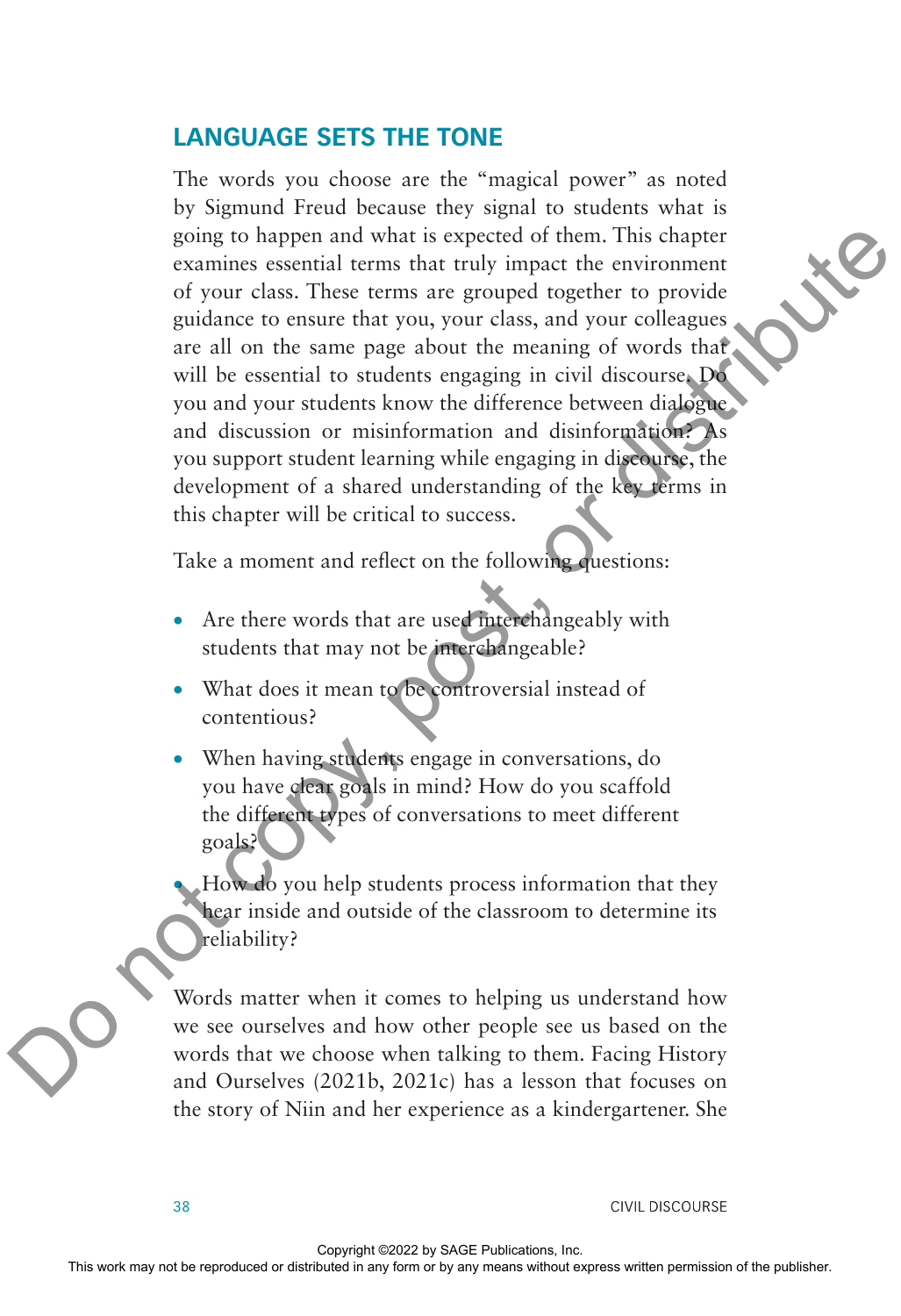is an Anishinaabe woman of both Cree and Ojibway descent. Niin talked about the first time someone called her an Indian and the impact of the word:

They [her classmates] were saying "Indian, Indian, Indian." And I was like what? I really didn't understand myself, first and foremost, as an "Indian." Right in the middle of when they were doing that, the bell rang and everybody just turned toward the door and started walking in. I remember looking down on the ground wondering, what are they talking about Indian, Indian, Indian? . . . I said, "Mom, what am I?" And she looked down at me and said really fast, "Were people asking you what you were?" I said, "Yes, they were calling me Indian." She said, "Tell them you're Canadian." . . . I think that's when I started learning that there were different kinds of people. (Facing History and Ourselves, 2021b) They ther classmates there saying "Indian, Indian, enchanter Yand I wis like what I realisted or dwiven the work or be reproduced or any server distributed in any means were distributed in a server distributed in a server

Niin's classmates had an understanding of a word that they used to make fun of her. They wanted to hurt her and the word choice of "Indian" was able to deliver that message in a way that Niin's name could never do. The power of the word is reflected in Niin's mother telling her to tell her classmates that she was "Canadian." Although both Canadian and Indian were ways for Niin to define herself, based on societal discriminations and her classmates' understanding, Indian was the word that could impact Niin the most.

Have you ever been in a position where the words used impacted the entire conversation? As an educator, you are in a key position to make sure that the words used in your classroom are delivering the intended purpose and understanding. It might not always be as apparent as the teasing in Niin's story or the use of racial slurs, but this does not mean it is not impacting your students.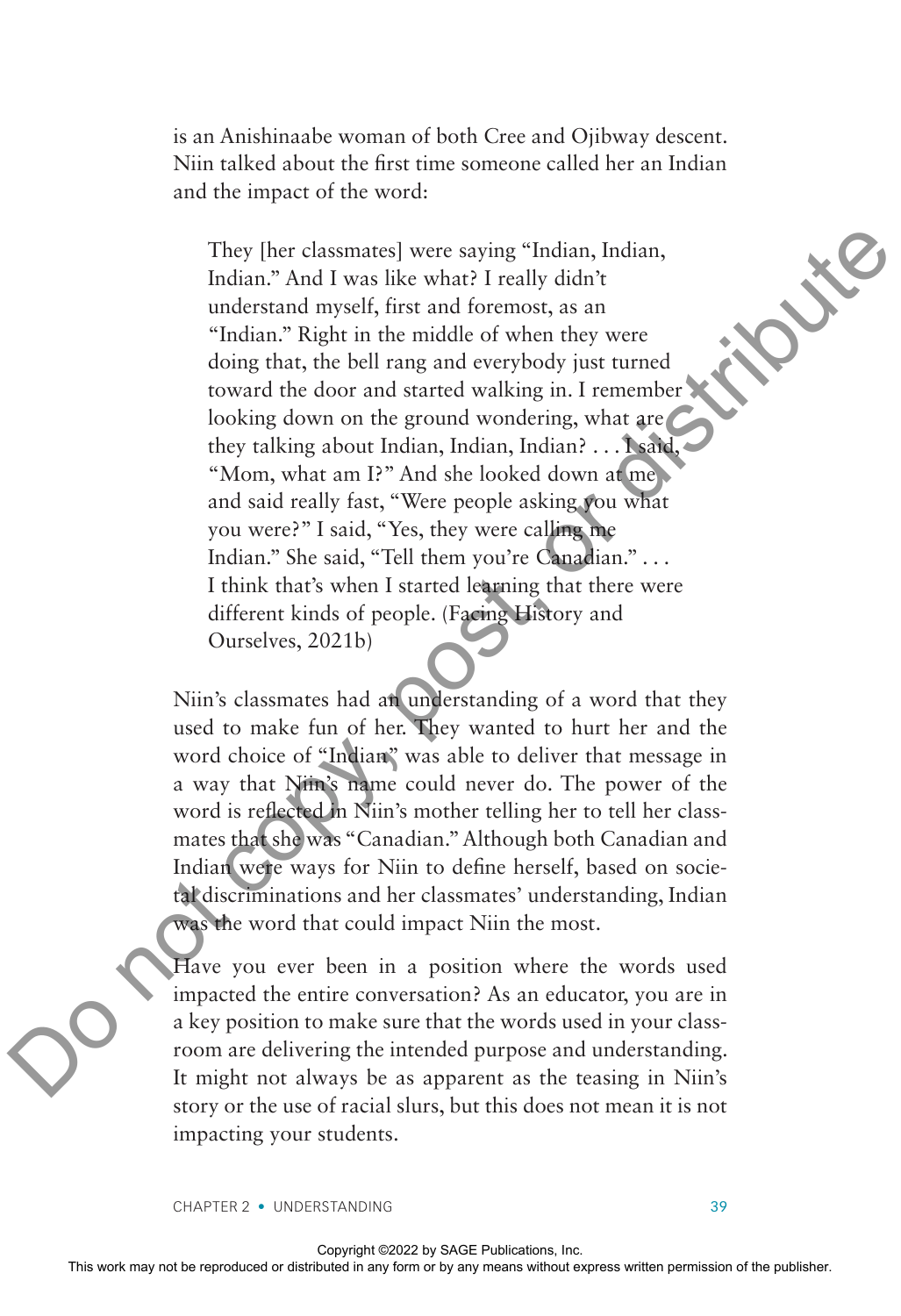Sending a message through word choice is not new to First Nations people in the United States and Canada. The idea that Christopher Columbus "discovered" a continent of "savages" is a story that has been told in classrooms for decades (National Museum of the American Indian, 2018). Unfortunately, the use of words to harm others is not limited to First Nations people. In her essay "Orientation Day," Jennifer Wang (2001) talks about the confusion of the meaning behind a word: "During that time I also first heard the term 'chink,' and I wondered why people were calling me 'a narrow opening, usually in a wall.'" This is only part of her confusion growing up trying to understand what it means to be Chinese, American, or both.

Wang's experience related to derogatory terms is not unique to her, individuals of Asian descent, or even those of immigrant families and First Nations people. The power of words is understood by almost all who use them—even as young as kindergarteners, as told in Niin's story. In order to have students engage in the type of conversations necessary to build and support communities inside and outside of the classroom, an understanding of the words that are used is a must.

Each classroom, school building, and community has to be understood by the educators in order to give meaning to the words that frame the intent of what is trying to be communicated. Dr. Sally McConnell-Ginet (2020), author of *Words Matter: Meaning and Power*, tells us that "it is the socially structured practices and historically situated circumstances constituting our social lives that pour content into words, endowing them with meaning and power" (Blackwood, 2020). This is important to understand even down to a group as small as a classroom of students. McConnell-Ginet writes that each community has their own linguistic practices and "these communities can be small face-to-face ones like church choirs or book clubs, or they can be very large 'imagined' ones like nations." Exercise May not be reproduced or the reproduced or distributed in any of the American Indian, 2018). Unformately, the use of words to harm often is not be in semi-<br>implication of the publisher and the results of the publ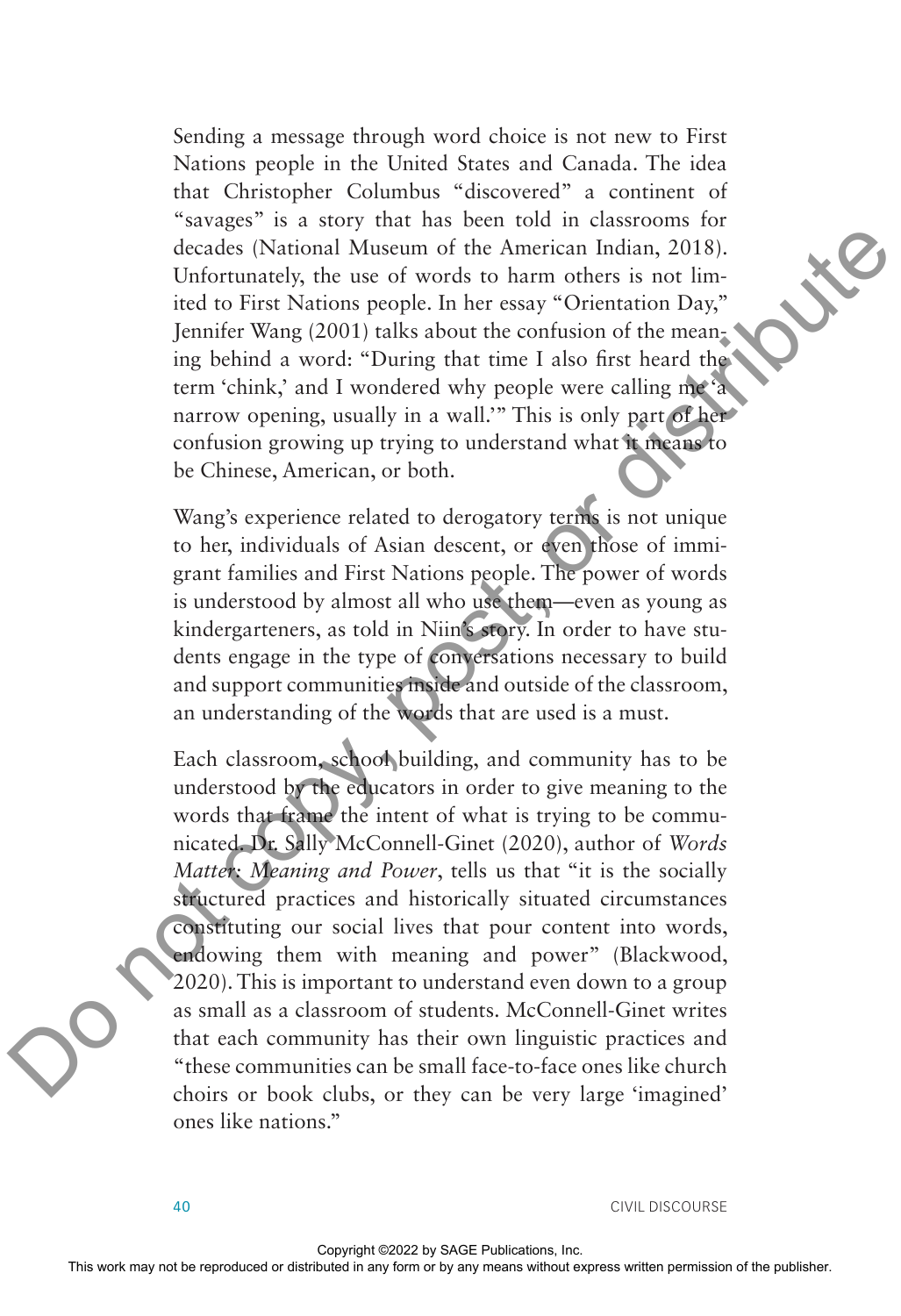#### *OR* **OR** *VERSUS*

It is also worth noting that we use the term *or* when talking about the word choices as opposed to *versus*. While the word *versus* in this context would be used to mean "as opposed to; in contrast to," the first definition according to Oxford Languages (2021b) is "against (especially in sports and legal use)." This may seem too nuanced; but if students are nudged even slightly into the idea that something like a sporting event or legal proceeding, then this will make a difference. Sporting events and legal proceedings have a winner and a loser or least that is the intent even in the case of a tie. The idea of having a winner or a loser can have implications in how students will approach this work (McAvoy & McAvoy, 2021), as the section on debate, discussion, or discourse will examine more in depth.

Oxford Languages (2021a) defines *or* as "used to link alternatives." If we step back from using *versus* and the idea of "against" and move toward *or* and the idea of "alternatives," this changes our classrooms. This change allows students to listen to different points of view not in terms of an absolute right answer with a "winner-take-all" champion, but rather as alternatives to one another without value or judgement being placed on them. For example, Joe's drive to the office has two choices that take almost the exact same amount of time (yes, he has timed them both multiple times). Are these two options in competition as a *versus* or are they alternatives to be separated by *or*? the repressenting the results of the reproduced or distributed in a special control and legal procedure to the reproduced or the state in a special or the publisher in any form or by any means and legal procedure or allow

The choice of the drive home, like many other decisions we make every day, is an alternative that we can choose depending on variables that may play a role. We do not usually say pizza *versus* burgers when deciding meals, nor should we push students to think that they have done something wrong if they are one side of a *versus*. The issues that our students will address in our classrooms need to come from the place of *or* as opposed to *versus*.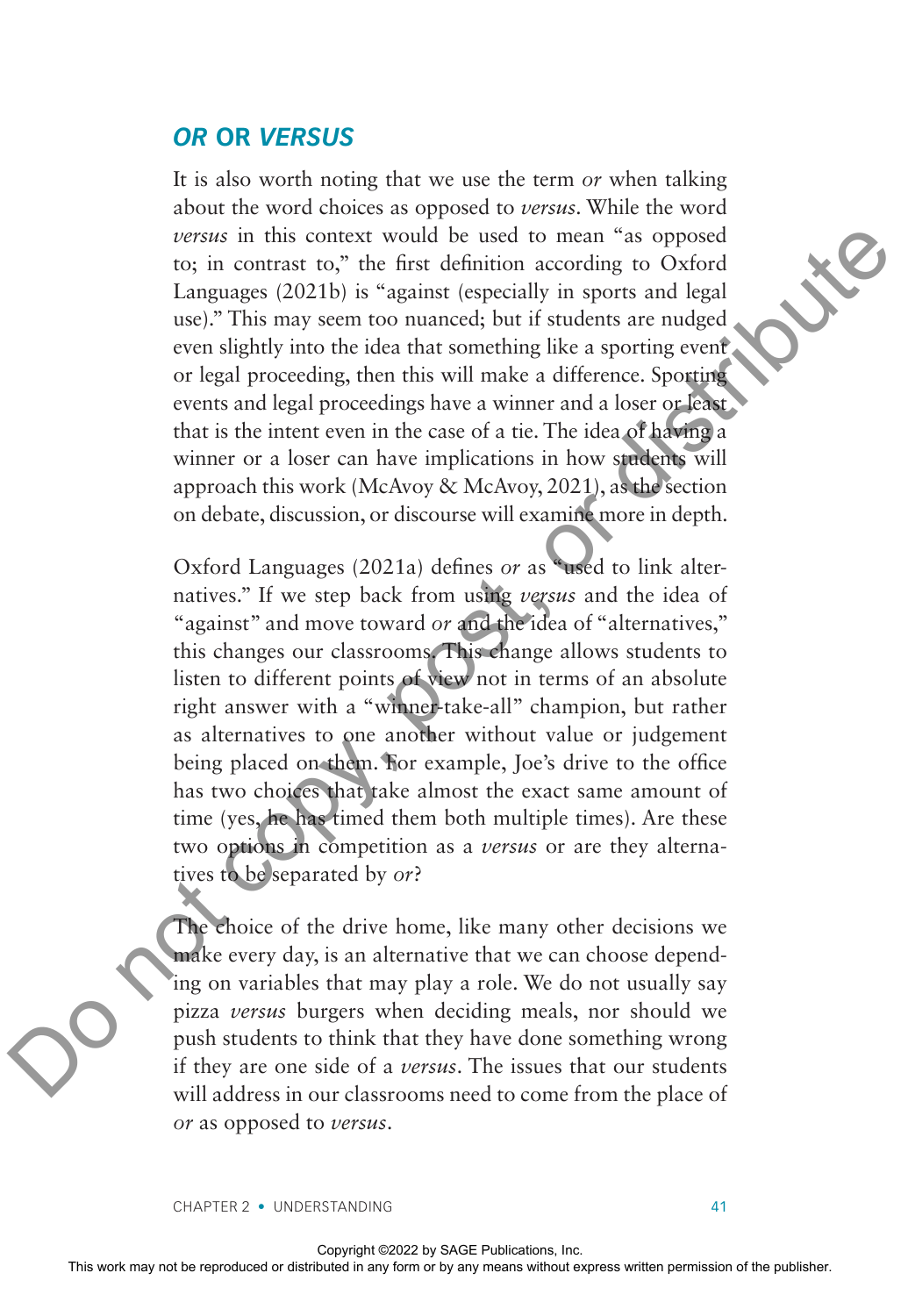Each word choice that is made in the classroom may be small, but they all add up to set a tone. As you read through the following sections of four word groups, think about where they are currently used in your school or classroom. Decide what message you want to send to your students based on what is the goal of the learning that is taking place. The goal that you have in mind might be in conflict with your word choice, because words matter.

# *CONTENTIOUS* **OR** *CONTROVERSIAL*

Are the words *contentious* and *controversial* synonyms when discussing topics to be addressed in your classroom? If you have been paying attention to word choice to this point in the book, you may have noticed a focus on the word *contentious* as opposed to *controversial*. This is intentional as part of subtle word choice cues to gently nudge how you approach what you are reading.

During the summer of 2020 following the murder of George Floyd, we found ourselves reading articles talking about the "controversy" surrounding the Black Lives Matter protests. When the Black Lives Matter movement was framed as "controversial," we struggled to accept the overarching idea that thinking that someone's life matters is a controversial stance. It was clear that the movement is a contentious subject for many, but is the core tenet of its motto inherently controversial or is it the how and why of the movement that is contentious? The goal of the leavening that is taking place. The goal or distributed in any single reproduced in the reproduced in the computer or by any form or distributed in the publisher. CONTENTIOUS OR CONTROVERSIAL Are the work

When you hear the word *controversial*, what type of emotions does it elicit? Take a moment and reflect on the following questions to frame some of your thinking about this section.

- Do you believe that something that is "controversial" can be viewed as positive?
- Would you want there to be a "controversy" about something that you had done?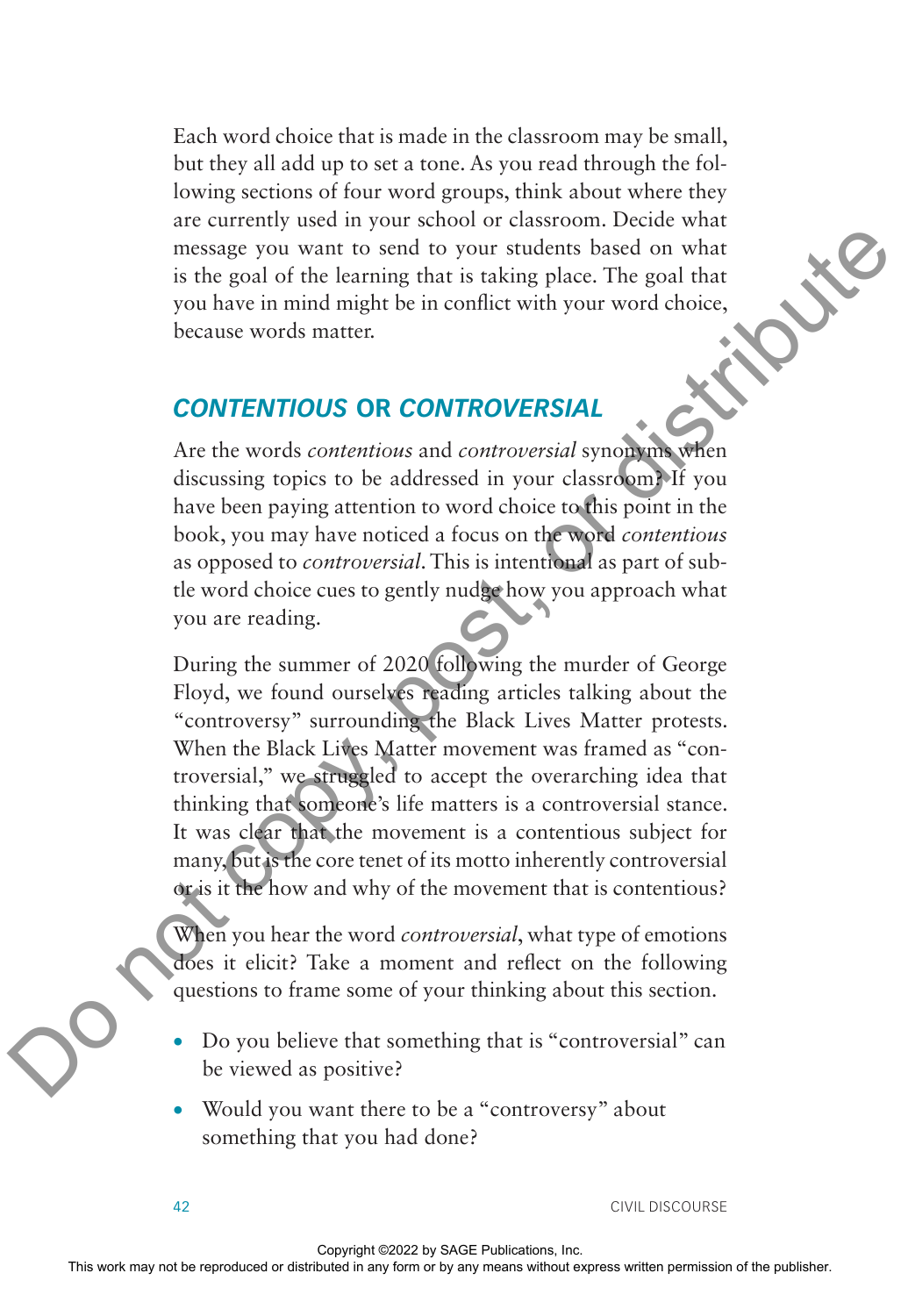- Can people disagree about things and "agree to disagree"?
- Are there some topics that should never be discussed in a classroom regardless of context and student age?
- Who should have the final say in whether a topic is discussed in your classroom?
- What role do parents play in deciding what you teach?

We need to have a shared definition of the term *controversial* if we are going to determine which topics should be discussed in schools. A study by Byford et al.  $(2009)$  found that  $72\%$ of respondents believed that "students need to study controversial issues." But Ho et al. (2017) found that there was not a common definition for "controversial issues" and explored two potential interpretations.

The first interpretation centered on the idea of topics that some may deem to be inappropriate or objectionable. This idea was connected with the idea of "culture wars" as identified by Zimmerman (2005). The second interpretation explored the idea of topics that were "designed to help students investigate, evaluate, or deliberate issues that have multiple and competing views" (Ho et al., 2017). In this book, we clarify this by separating these two ideas into *controversial* for the former interpretation and *contentious* for the latter. The term *controversial* is often associated with a connotation that is negative, intense, or subject to extreme disapproval. The term *contentious* is associated with disagreement. We do not want students to see discourse topics as negatives, but rather as ideas that need more exploring in a way that is open to acceptance and understanding of those differences. The may not be reproduced or distributed or distributed in the reproduced or distributed in schools. A study by Byford et al. (2009) found that  $\frac{\partial P}{\partial x}$  is in a contoo a base reproduced that "such that the function of

Something that is controversial will most likely be contentious, but is the opposite true? When a topic is labeled as contentious, does that mean that it has to be controversial? As sports fans, we both have seen plenty of contentious discussions that did not focus on what society would say is "controversial." Heated

CHAPTER 2 • UNDERSTANDING 43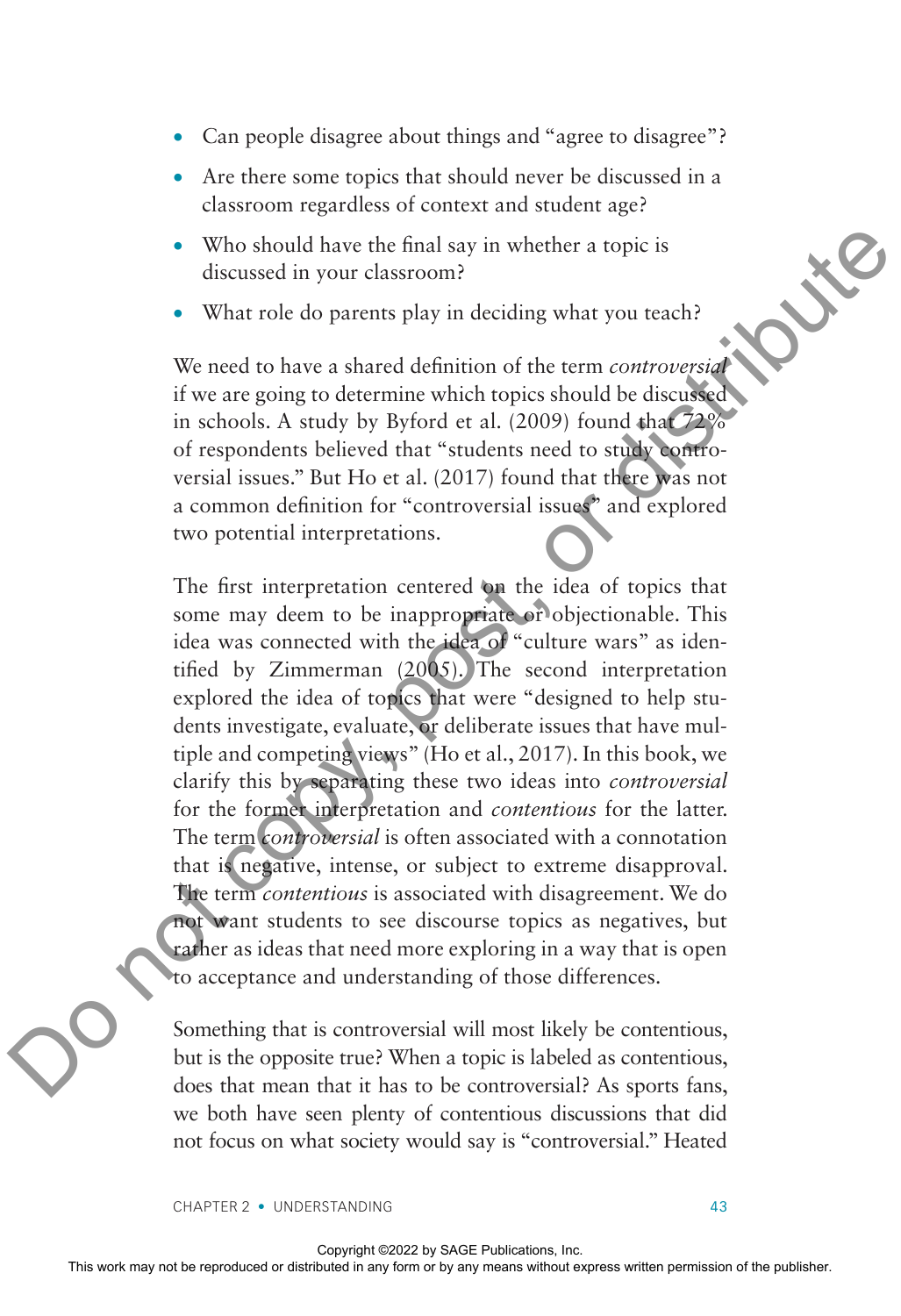debates about the GOAT (Greatest of All Time) in different sports are a common occurrence among sports fans, as are discussions about whether "this certain team of one year would beat a different team of a different year," but few people would say these conversations qualify as controversial. Check out the results of a spring 2021 YouGov survey (Figure 2.1) and see if you agree with who is the GOAT and whether or not this list would be considered contentious or controversial (Bruce, 2021).

Looking at these words through a sports angle does not seem to have the two words as equals. Dictionary.com (2021) has a second definition of *controversial* to include "debatable," and this is what gave us pause in the summer of 2020. Is the idea that Black lives matter truly debatable? What does it mean for something to be debatable? Synonyms listed on Dictionary.com include "arguable" and "questionable," which seems to imply that if the idea that Black lives matter is controversial, then maybe the idea that Black lives matter is debatable. Do we want to have students debating whether or not a life "matters"? EVERTHE STONE THE STONE THE STONE THE STONE OF THE STONE OF THE STONE OF THE STONE OF THE STONE OR DETERMINISHED CONDITION THE STONE OF THE STONE OF THE STONE OF THE STONE OF THE STONE OF THE STONE OF THE STONE OF THE STO

If you dig a bit deeper, Merriam-Webster (2021c) lists an antonym of *controversial* as "safe." Importantly, Merriam-Webster (2021b) does *not* list the term safe as an antonym for *contentious*. Another antonym for safe is "dangerous," and we certainly want to avoid danger in our classrooms. Regardless of where educators stand on different contentious issues, we can probably all agree that our classrooms should be safe places where students learn to discuss and disagree respectfully on policy issues that are presented to them. Can we disagree in a peaceful manner even when the topic is contentious?

We also need to consider the meaning that students are bringing to the words we use in class. The topics that your students will most likely want to talk about are going to be ones that they are struggling with due to their contentious nature. Whether we are talking about the Second Amendment right to own a gun or the right of same-sex couples to marry, often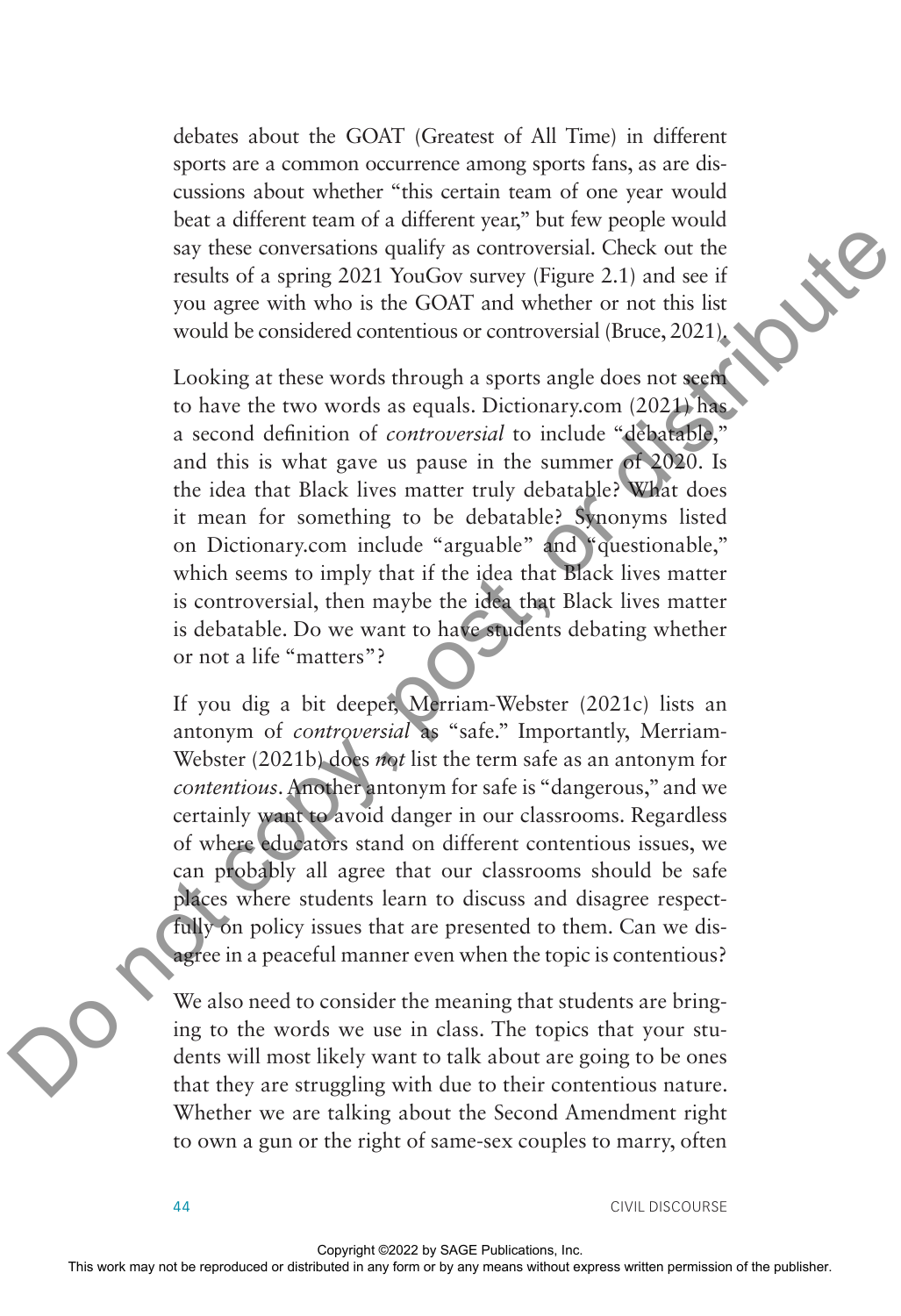#### **FIGURE 2.1** Results of a 2021 YouGov Survey on Who Americans Think Is the Greatest Athlete of All Time

#### Which athlete is the "greatest of all time" according to American sports fans?

American respondents who are fans of any sport were asked to choose who would be the "greatest of all time" in a series of head-to-head matchups. Figures shown are the % of times each athlete won their matchups.



**SOURCE:** Bruce (2021).

CHAPTER 2 • UNDERSTANDING 45

Copyright ©2022 by SAGE Publications, Inc.<br>This work may not be reproduced or distributed in any form or by any means without express written permission of the publisher.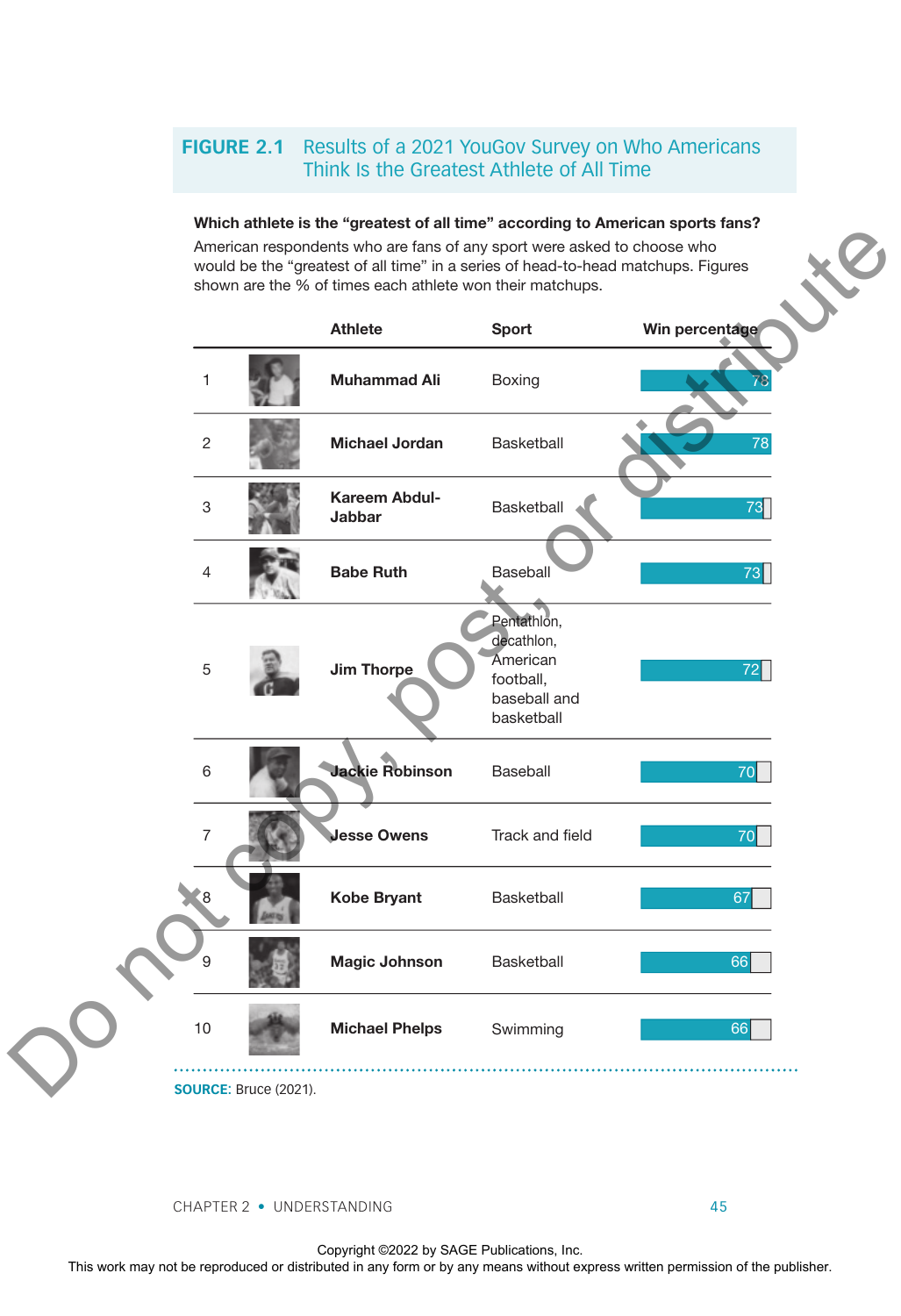times contentious issues strike at the core of how people define themselves.

It is important to separate people's identities from policy. People are not controversial. We do not want students thinking that someone's life or how they define themselves is controversial. This is why we as educators must be careful to make sure that we are not "debating" whether or not something is right or wrong; rather, we are focusing on how different people approach the policies related to these topics. This understanding is what will help keep students focused on the nuances of the topics instead of trying to pick a winner and loser among people's identities. Proofs are not concurrent in We do not want students this<br>the reproduced in the reproduced variations with the reproduced or the studies<br>in any form or the studies with the publisher can be expected to the publisher can b

The key idea to take away is that using the word *contentious* as opposed to *controversial* may nudge your students in the direction of what you want them to do in your classroom and may help to ease the fears of parents who may be anxious about contentious topics. We encourage teachers to make the distinction explicit to both students and parents.

# Action Step for Educators

Look through your curriculum and content standards to identify potentially contentious issues or topics. Consider making a list of potential controversial topics and reframing them as shown in Figure 2.2. Often a broadly framed topic can be more likely to cause intense emotion, while narrowing the scope can bring about a more nuanced conversation. The goal is to help students discuss ideas rather than exchange insults.

### **TYPES OF DISCOURSE: DIALOGUE, DISCUSSION, AND DEBATE**

Once we set clear parameters around the type of topics we will discuss, it is time to gain clarity on the type of discourse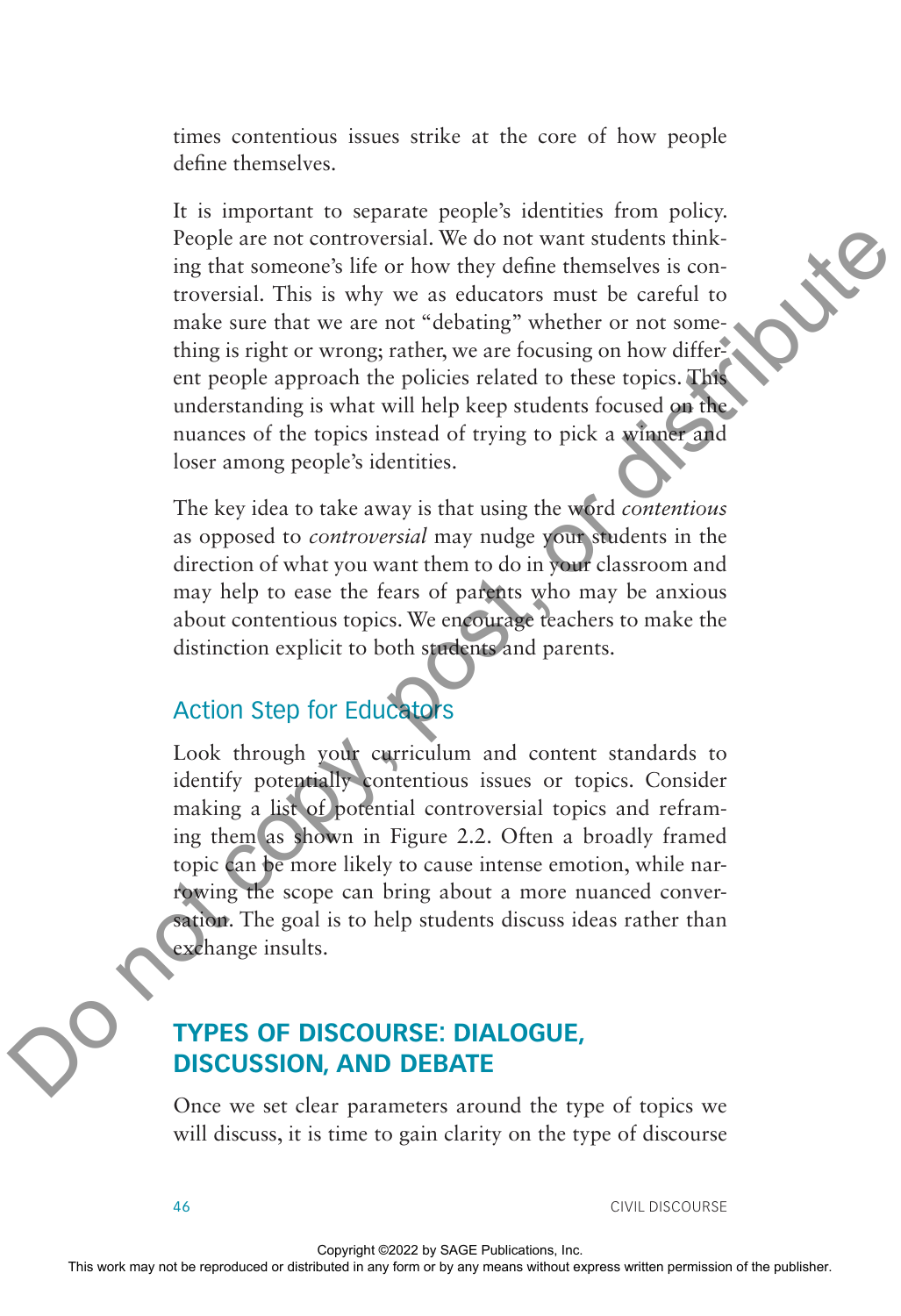#### **FIGURE 2.2** Examples of Reframing Contentious Topics

| <b>POTENTIALLY</b><br><b>CONTROVERSIAL TOPICS</b> | <b>REFRAMING TO</b><br><b>CONTENTIOUS ISSUES</b>                              |
|---------------------------------------------------|-------------------------------------------------------------------------------|
| Immigration                                       | What should we do about unaccompanied<br>minors at the border?                |
| Gun control                                       | How might we reduce the amount of<br>qun-related violence in our communities? |
| Climate change                                    | What is the role of the government in<br>reducing air pollution in our town?  |

students will engage in. Too often, the terms *discussion* and *debate* are used interchangeably when they require different structures and result in different outcomes. What students believe they are about to do based on the term that is used plays a role in how they react to both the teacher and peers in the classroom.

When we are clear about the structure and goals, we increase the likelihood of student success. We believe there are three distinct types of discourse that should all be regular parts of social studies classes, but teachers must understand the particular uses of each of them. Figure 2.3 outlines each of the types of discourse, their purpose, student and teacher roles, and important considerations. The measure of the representation of the representation of the multiple permission or  $\frac{1}{2}$  any  $\frac{1}{2}$  any  $\frac{1}{2}$  any  $\frac{1}{2}$  control or  $\frac{1}{2}$  control or  $\frac{1}{2}$  control or  $\frac{1}{2}$  control or  $\frac{1}{2}$ 

# **Dialogue**

The spectrum for discourse starts on the "collaboration" end, with *dialogue* being the most informal and least structured conversation type. According to Wellman and Lipton (2017), "Dialogue promotes a spirit of inquiry within a group. The purpose is to generate multiple perspectives, encourage connection making between ideas and people, and develop shared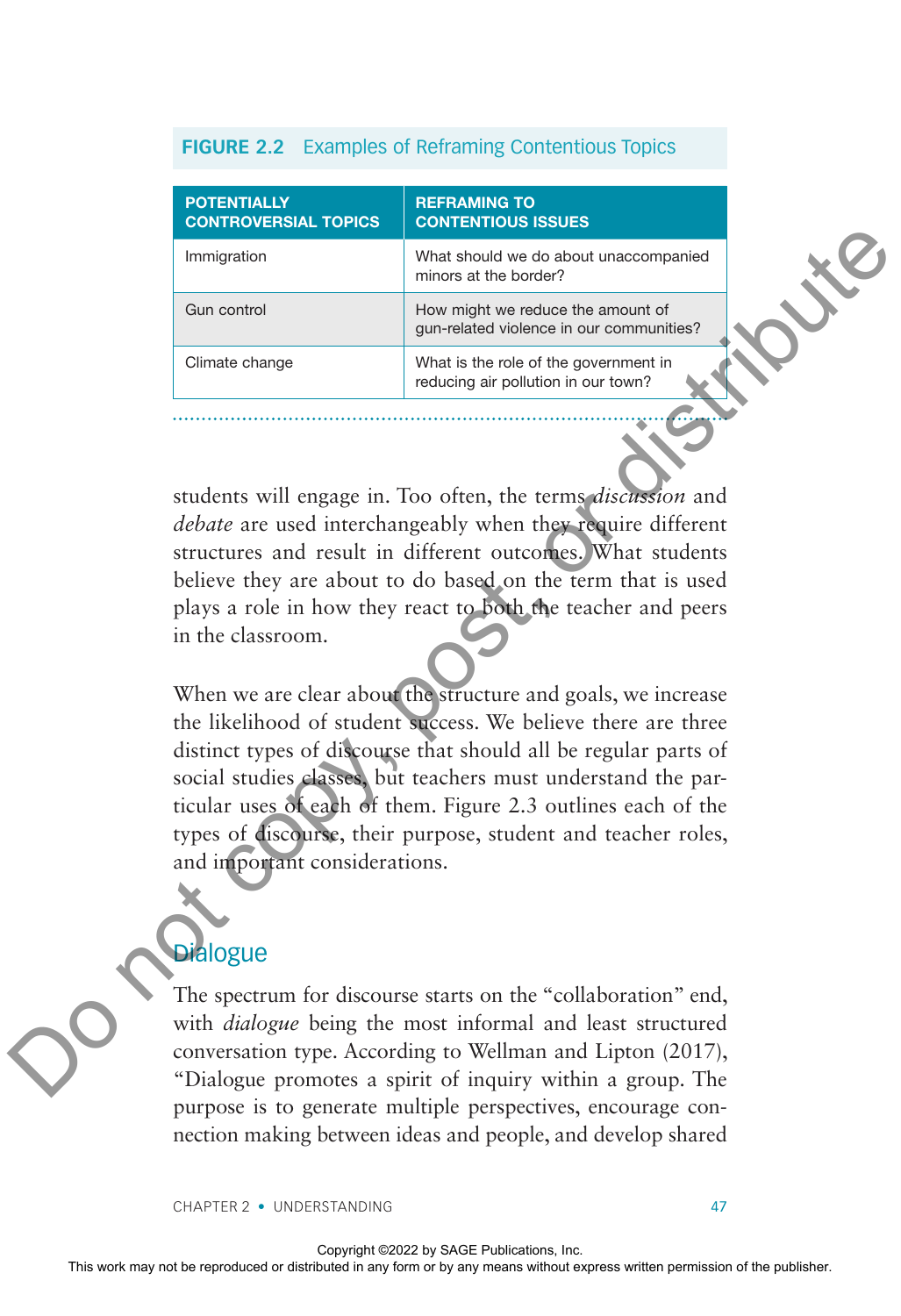|                                                         |                      |                     | ပ                                                                                                                                                                                                  | o<br>Σ<br>ᅀ<br>ш                                                                                                                                                                                                                                              |                                                                                                                                                                                                                                                                   | o<br>z                                                                                                                                                                                                                                                                                             |  |
|---------------------------------------------------------|----------------------|---------------------|----------------------------------------------------------------------------------------------------------------------------------------------------------------------------------------------------|---------------------------------------------------------------------------------------------------------------------------------------------------------------------------------------------------------------------------------------------------------------|-------------------------------------------------------------------------------------------------------------------------------------------------------------------------------------------------------------------------------------------------------------------|----------------------------------------------------------------------------------------------------------------------------------------------------------------------------------------------------------------------------------------------------------------------------------------------------|--|
|                                                         |                      | <b>DEBATE</b>       | formal with more advanced preparation<br>Focused on advancing a particular<br>counter arguments; typically more<br>position, persuading, and refuting                                              | Requires advanced preparation usually<br>position, and identifying holes in their<br>on a particular outcome or position;<br>actively responding to and refuting<br>counter arguments against their<br>logic, reasoning, or evidence of<br>opposing positions | argument based on neutral criteria such<br>argument skills; often serves as the<br>Craft or guide students to craft the<br>formal motion for debate, explicitly<br>judge of who had the strongest<br>teaching argument and counter<br>as sound logic and evidence | bositions rather than only sticking with<br>teaching persuasion skills and is best<br>high and when students are assigned<br>for topics where emotions do not run<br>Debate is best suited for explicitly<br>the sides randomly or take both<br>heir existing positions                            |  |
|                                                         | The 3Ds of Discourse | <b>DISCUSSION</b>   | Focused on idea exchange; participants<br>may already have positions but are still<br>open to hearing new information to<br>shape their opinions on a topic                                        | Share what they are thinking, including<br>research and reactions as to why one<br>position may be the strongest                                                                                                                                              | each other's points and ask clarifying<br>students, model and explicitly teach<br>source analysis and reasoning skills,<br>and prompt students to summarize<br>questions of each other's positions<br>Encourage participation from all                            | where students have some background<br>knowledge and opinions but also want<br>to learn more and consider different<br>conversations around policy topics<br>Discussion is best suited for<br>ways to approach the topic                                                                           |  |
| Three Ds of Discourse: Dialogue, Debate, and Discussion |                      | <b>IALOGUE</b><br>▭ | topic; involves exploring it from many<br>Focused on building understanding of<br>a topic; involves exploring it from many<br>angles, active listening, and<br>considering multiple points of view | Openly explore the topic, holuding<br>diverse research sources, actively<br>listening, rephrasing, asking questions,<br>and practicing empathy                                                                                                                | angles. Prompt students to consider<br>the effects of the topic on multiple<br>stakeholders<br>listening skills, empathy-building,<br>Model and explicitly teach active<br>considering topics from multiple<br>finding common ground, and                         | winning arguments and losing arguments<br>Dialogue is best suited for topics where<br>students are still learning about all of the<br>angles and nuance is involved or for<br>topics where ernotions run high, so that<br>there is a focus on the goal of<br>understanding rather than identifying |  |
| FIGURE 2.                                               |                      |                     | Purpose                                                                                                                                                                                            | Student's<br>Role                                                                                                                                                                                                                                             | leacher's<br>Role                                                                                                                                                                                                                                                 | Things to<br>Consider                                                                                                                                                                                                                                                                              |  |

Copyright ©2022 by SAGE Publications, Inc.<br>This work may not be reproduced or distributed in any form or by any means without express written permission of the publisher.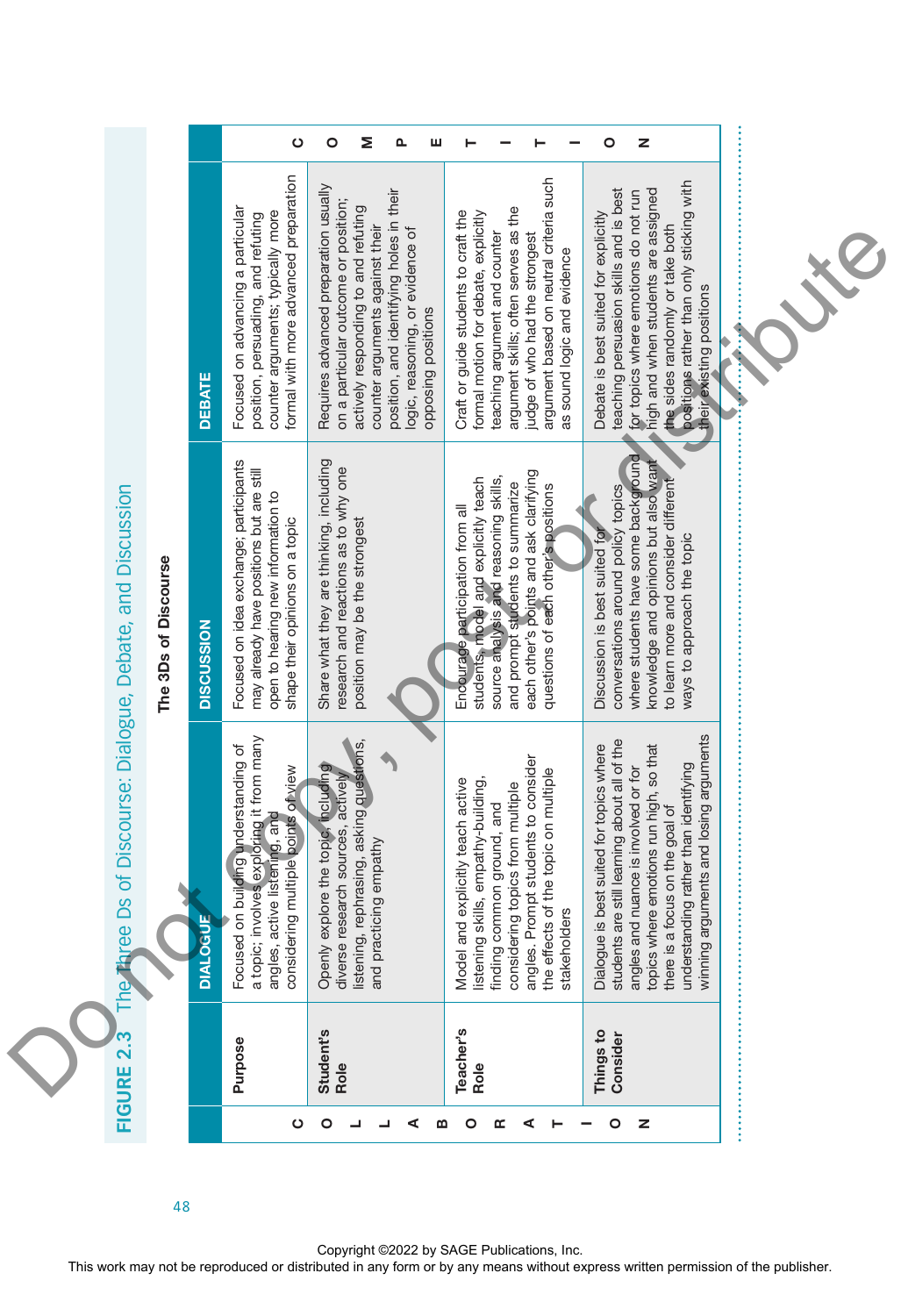understandings. With dialogue there is no need to influence or agree" (p. 40). The goal of dialogue is a collaborative effort of information sharing to build a shared understanding. Kenneth Blanchard sets the perfect stage for a group dialogue by reminding us that "none of us is as smart as all of us" (Smith, 2011a). In a dialogue, conversation will flow as feels appropriate by the class, with participants working to bring new ideas to the table connected by a search for common ground and building off of the strengths of others.

Although minimal facilitation is usually necessary, educators should promote an atmosphere where "people freely and creatively explore issues, listen deeply to each other and suspend their own views in search of the truth" (Arnold, 2013). The building of a shared understanding occurs when there are clear expectations for students in regard to what type of feedback should be provided to others. "In dialogue, one submits one's best thinking, knowing that other peoples' reflections will help improve it rather than destroy it" (Metropolitan State University of Denver, 2008). The environment that allows for students to trust that others are there to support them is the focus of facilitation by the teacher. To achieve this classroom culture, teachers should focus on several key elements, including suspending judgement, listening to others with real concern, asking questions, exploring and reevaluating assumptions, and being willing to learn from new information to change thoughts and opinions (Hastwell, 2020; Metropolitan State University of Denver, 2008). EXECUTE THE THIS WARD THE THIS WARD THE REPROT THE THE CHANGE CONSTRAINS THE AND THE CHANGE CONSTRAINS THE CHANGE CONSTRAINS THE CHANGE CONSTRAINS WERE THE CONSTRAINS WITHOUT THE CHANGE CONSTRAINS WERE THE CONSTRAINS WITH

### **Discussion**

Moving along the spectrum away from student collaboration and toward student competition, we find *discussion*. This is a term that is commonly used in classrooms when students are told that they are going to discuss or have a discussion about a certain topic or idea. In Figure 2.3, we have focused on the idea of a middle group between collaborative and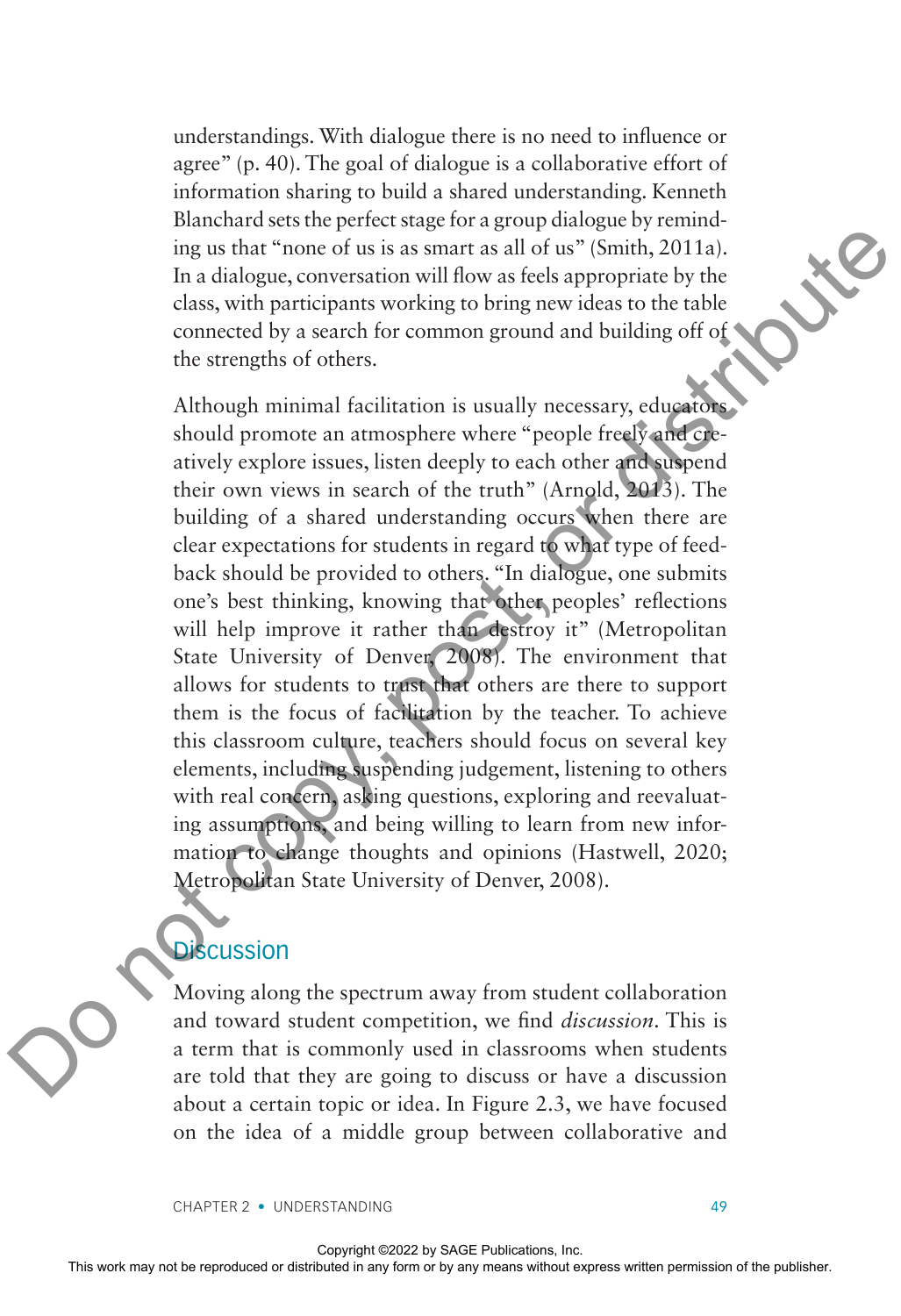competitive engagement by students. Using the definition of discussion from Wellman and Lipton (2017), the need for a middle group emerges as the goal of students shifts:

Discussion breaks issues and problems into components and parts. The purpose is to generate and analyze ideas, clarify the distinctions between these ideas, and define success criteria. In discussion, group members critique and advocate, sort, and prioritize. (p. 40)

Therefore, discussion is more than a sharing of ideas information like we see with dialogue, but is not fully competitive in terms of drawing up sides like in a debate.

Whereas dialogue is an opportunity to "enlarge ideas" (Arnold, 2013) and "find common ground" (Metropolitan State University of Denver, 2008), discussion is where "opposing views are presented and *defended* and the team searches for the best view to help make a team decision" (Arnold, 2013). Thus, discussion is semi-collaborative as participants are all on the same "side" and look to share information and ideas, yet "individual contributions often center around 'rightness' and are valued for it" (Metropolitan State University of Denver, 2008) as the group seeks consensus on a "best" answer.

In dialogue, it is key for participants to "suspend their own views" (Arnold, 2013) and for educators to work to facilitate the conversation as such. Since an important part of a discussion is "choosing sides" (Garmston & Wellman, quoted in Brown Easton, 2015) in order to decide a best answer, listening is more focused on being "able to insert one's own perspective" (Metropolitan State University of Denver, 2008) and defend that perspective. Therefore, the role of teacher facilitation moves from ensuring that all voices are heard without judgement to one of making sure that there is an understanding of what the positions are. Walter Parker (2010) tells us, "When a group seeks understanding together, it works to create, plumb, Discussion breaks issues and problems into generate<br>
and analyze idst, clarify the districtions between<br>
these iddistributed in access or increase correla, and define success or<br>
group members critique and advocate, sort,

50 CIVIL DISCOURSE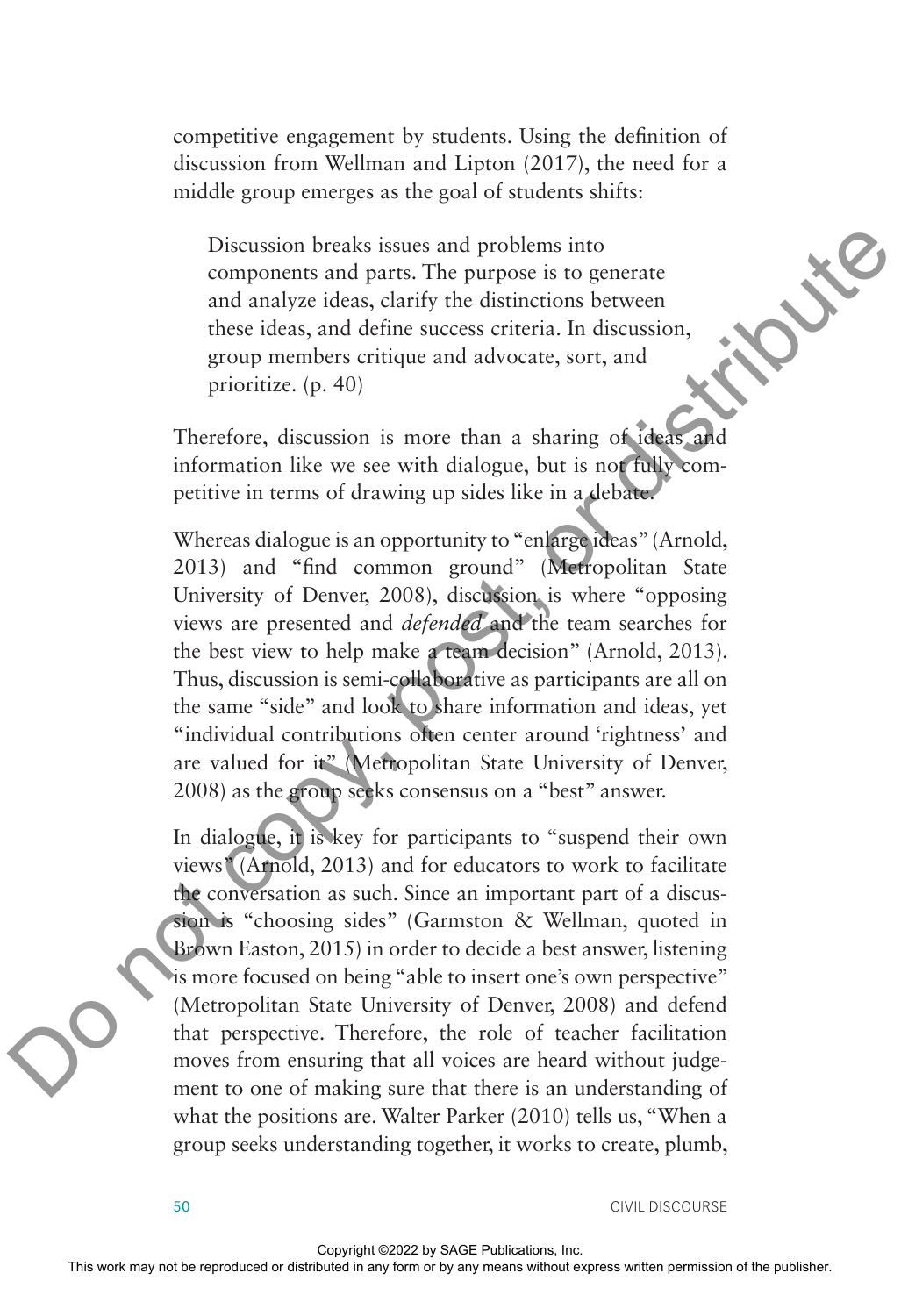and clarify meanings and explanations. When it forges a decision, it weighs alternatives and tries to decide among them" (p. 2826). What starts as a collaborative process moves toward a competitive process, and support is crucial in helping students understand what the intended goal is and that each step along the way will be facilitated with clear processes.

#### Debate

On the furthest end of the competitive spectrum lies *debate*. This is another word that is commonly used in classrooms, although maybe not always in the proper context. Using the term *debate* out of context may cause issues to arise in the classroom when students bring their own understanding of the word to the conversation. According to Garmston and Wellman,

Debate is an extreme form of discussion, in which the format dictates that people take sides and advocate for that side, rebutting points from the other side. Debates are usually structured and formal; they leave no room for compromise or building on others' ideas. (Quoted in Brown Easton, 2015) The magnitude or the right may not be reproduced to the competitive spectrum in a debute. This is model to work with the factured with express with the publisher out of context may ange is users to any context. Using the

Whether intentionally or not, if students in their mind believe that the conversation is one that leaves no room for compromise, then this limits the flexibility of the potential interactions between the students.

The idea of what a student may think about a conversation when it is framed as a debate is evident in the sample sentences provided by Merriam-Webster (2021d):

- "Our polite chat about politics became a *heated* debate."
- "The case sparked a *raging* public debate on property rights."
- "The subject was *hotly* debated."

CHAPTER 2 • UNDERSTANDING 51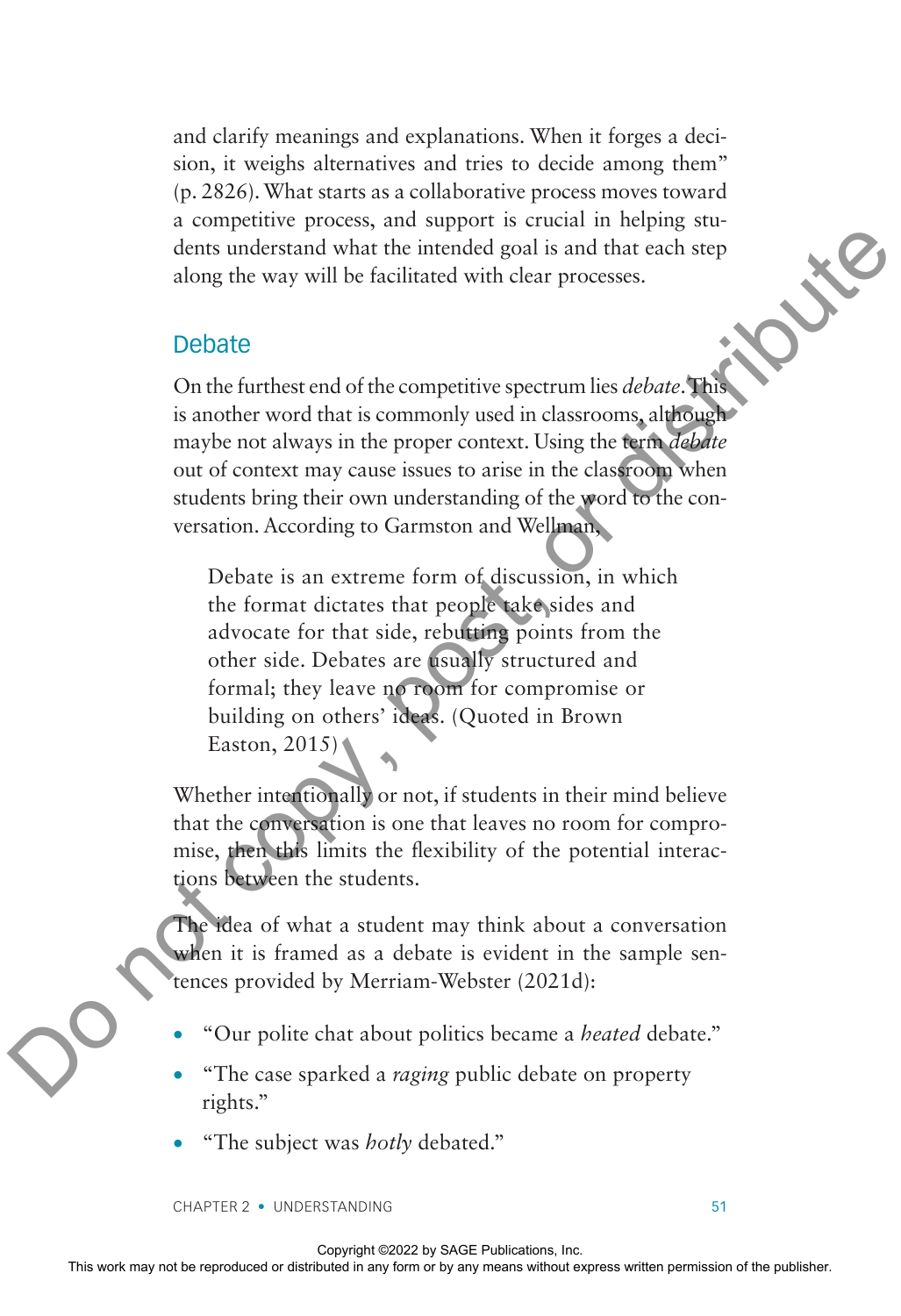The words associated with debate (heated, raging, and hotly) are all of the things that educators worry about in the back of their mind when they think about contentious topics. The thought of *what happens if . . .* usually focuses on the topic getting too "heated" and before you know it the "raging" has gotten out of control and potentially the events of your class become a "hotly" discussed topic of administrators and the community. With all of this in mind, we are by no means suggesting that students should not debate, but we do want to be clear about when debates should occur, what topics should be debated, and how they should be structured. The purpose of this section is to help remind teachers about the power of words and the potential ideas that students already have about them. Express to the reproduced or the reproduced or distributed in a control or distributed in a control or distributed in a control or the publisher. The publisher is the publisher and the community. With all ot this in mult,

We believe that debate is best suited for teaching students the skills of persuasion and argumentation, often around topics that are not emotionally charged. The higher the emotional charge, the further away from competition we should go. Here are some examples we like to use as debate topics with students:

- Should the voting age be lowered?
- Should we end daylight savings time?
- Should the school week be four days instead of five?

When the conversation is framed as a debate, the emotional shift immediately begins. In a 2021 interview, Carlee Goldberg, Triangle Debate League President at Duke University, said:

Telling students we're having a debate versus a discussion dictates the outcome. It's the difference between students entering a classroom with an us-against-them mentality or ready for a conversation with limitless options and results. Both debates and discussions are extraordinarily important in civic education and in building lifelong civic skills. But they teach fundamentally different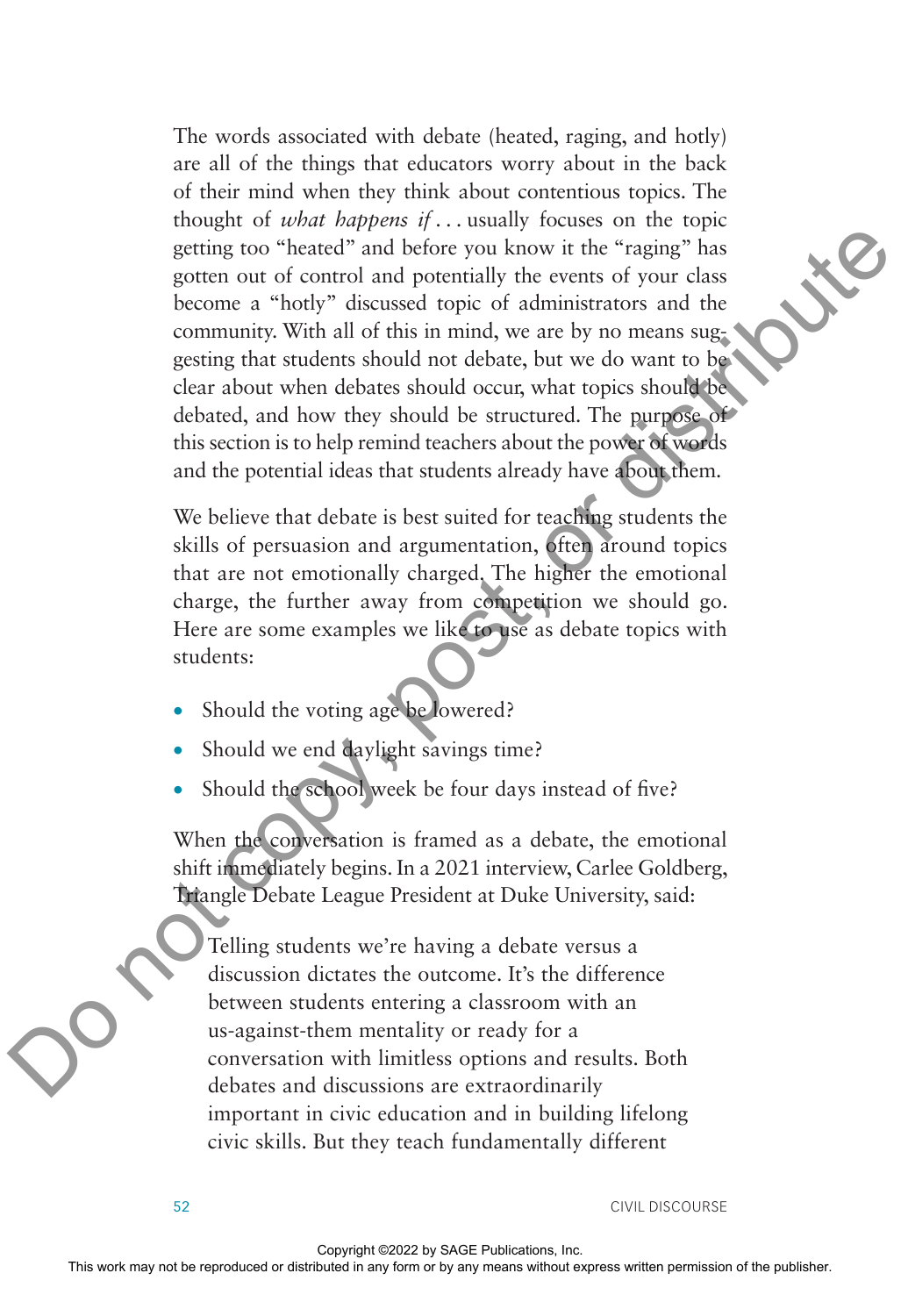things. Debate teaches you how to persuade, discussion teaches you how to evaluate and understand. Students need both to navigate contentious issues and come out with solutions and not a standstill.

Students entering into a debate have a goal of winning. We see this after every presidential debate; within minutes of the conclusion, there are "instant polls" that determine the winner. The next day, there are a multitude of articles about "winners and losers from last night's debate." When students are told that they will debate about a topic, the shift in mindset moves away from any sort of collaborative effort with those on the other side. Students know that "the goal of debate is to defeat the other's position" and they check in along the way by asking themselves, "Am I winning this argument?" (Indian Prairie School District 204, n.d.).

In a classroom debate it is important for the facilitating educator to be aware of a couple of major dynamic shifts away from dialogue and even discussion. First and foremost, there should be some process for determining how each side is doing and possibly a way to determine which side wins in the end. This might be as simple as "polling" a group of neutral observers, such as other students (similar to a presidential debate), or as complicated as a scoring system (more similar to a boxing match). Either way, when debating, students will look to some sort of answer about how they have done in determining which side won. For the repression of the reproduced or distributed in the repression of the reproduced or the reproduced or the reproduced in any means with the publisher. The publisher of the publisher or the publisher or the publisher

It is also key to facilitate the debate with an understanding that it is different from a discussion in terms of cooperation. While a discussion also gives a path to determine the best answer, it is achieved by working together and building off of others' ideas. In a classroom debate, opposing ideas are countered and opposed as a way to defeat or discredit the opposing side. Students on the same side of the debate will inevitably work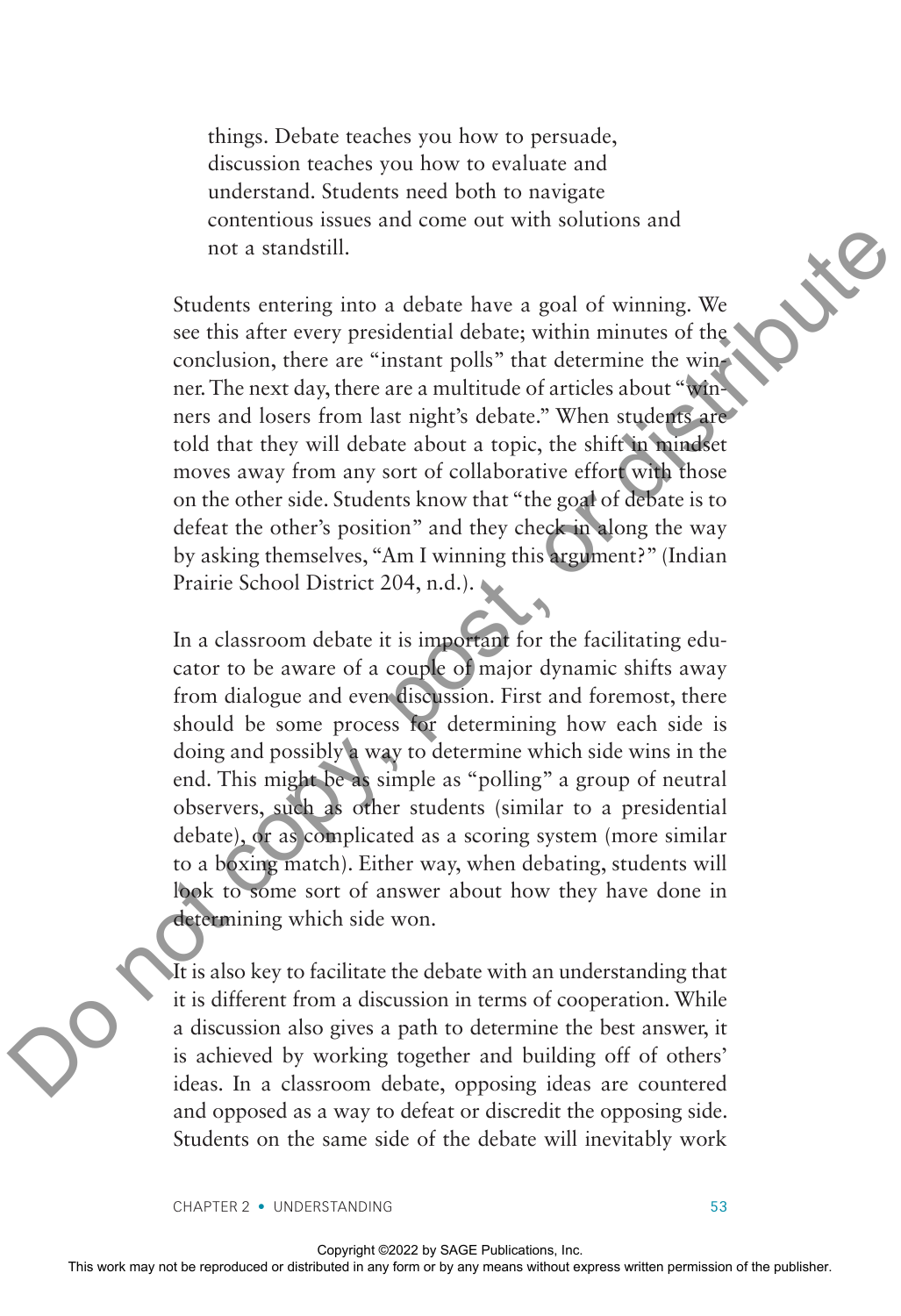together because they are unified in competition against the other side. Listening to learn is replaced by listening to refute.

Debates also lose the flexibility of ideas and thoughts as the purpose of listening changes. When debating the idea of listening to another person to find strengths across common ground is replaced by listening to find weakness in order to elevate one's own ideas. During a discussion, the goal is to put a wide variety of ideas on the table before deciding—this often means that students may promote multiple points of view about what is best. Due to the structure of a debate, changing positions is rare, as the goal is to show your side has the best answer. purpose of inserting changes. When debating the ride of the publisher or distributed in trajector or distributed in a single distribution of the publisher or  $\alpha$  determined the publisher of the publisher. Do not control

We strongly encourage you to understand the difference between the 3Ds in this chapter (dialogue, discussion, and debate) and to incorporate them in your classrooms. Each of these types of communication has its own unique set of skills that must be highlighted and practiced by students in order for them to be successful. As the educator charged with facilitating these conversations, make sure to understand the differences with the 3Ds and develop classroom structures that support student success.

Students will be successful when they know what type of conversation is happening and what the intended outcome is. The way we communicate with each other is determined by the situation, purpose, and goal of each interaction. In order for our students to be successful in our communities both inside and outside of our schools, we must equip them with the ability to participate in all of these settings.

#### Action Step for Educators

Consider sorting the list of potentially contentious topics you created in the previous section into the type of discourse best suited for that topic. Figure 2.4 provides an example.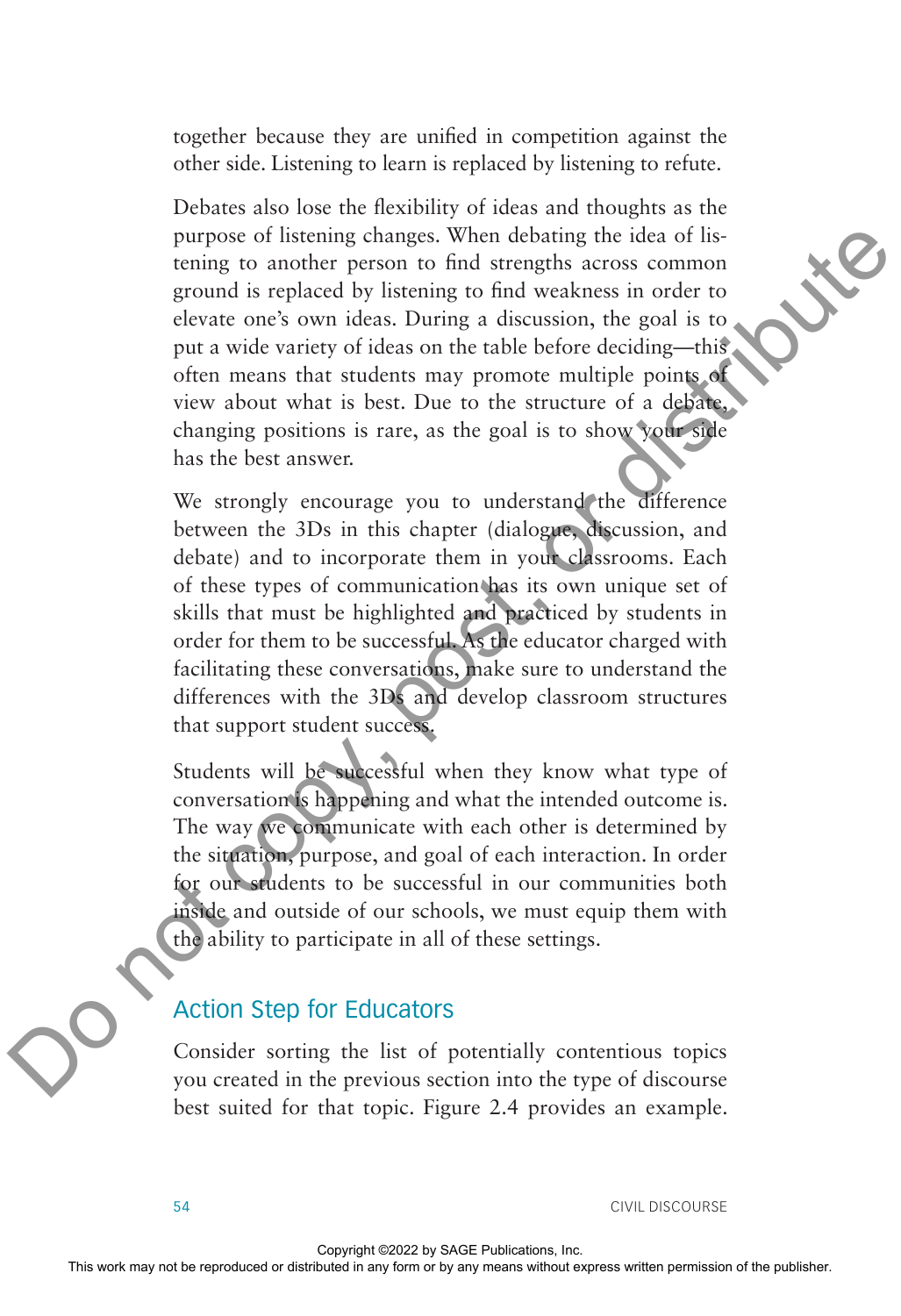#### **FIGURE 2.4** Example of Topics and Types of Discourse

| <b>DIALOGUE</b>                                | <b>DISCUSSION</b>                             | <b>DEBATE</b>                            |
|------------------------------------------------|-----------------------------------------------|------------------------------------------|
| Immigration                                    | Inheritance tax                               | Minimum wage                             |
| Gun control<br>Equity in college<br>admissions | Single-use plastic<br>tax<br>Vaccine mandates | Voting age<br>Days of the school<br>week |
|                                                |                                               |                                          |

Different communities find different topics to be more tionally charged than others, so we encourage you to consider your students, parents, and larger community as you are making the list.

## **MISINFORMATION, DISINFORMATION, AND FAKE NEWS**

The struggles of working to make sure that we are well versed in the "truth" is not a new one. Mark Twain famously said, "A lie can travel halfway around the world while the truth is putting on its shoes." With this quote, the American author showed that he understood not only the world in which he lived but also the world beyond his lifetime. But was Mark Twain as prophetic as we make him out to be? Or are we thinking of the wisdom of Winston Churchill? The straight or the rest of the representation of the representation of the representation of the representation of the publisher or by any means without express the publisher of the publisher. Due to the publisher of the

We have heard this quote attributed to both Mark Twain and Winston Churchill, but it only takes the simplest of Google searches to see the trouble with this accepted "fact." There is no evidence to show that either Mark Twain or Winston Churchill ever said it. The Quote Investigator (2014) does a great job of showing how this quote evolved over time from Jonathan Swift's original version, "Falsehood flies, and the truth comes limping after it," in 1710. The inconvenient truth

CHAPTER 2 • UNDERSTANDING 55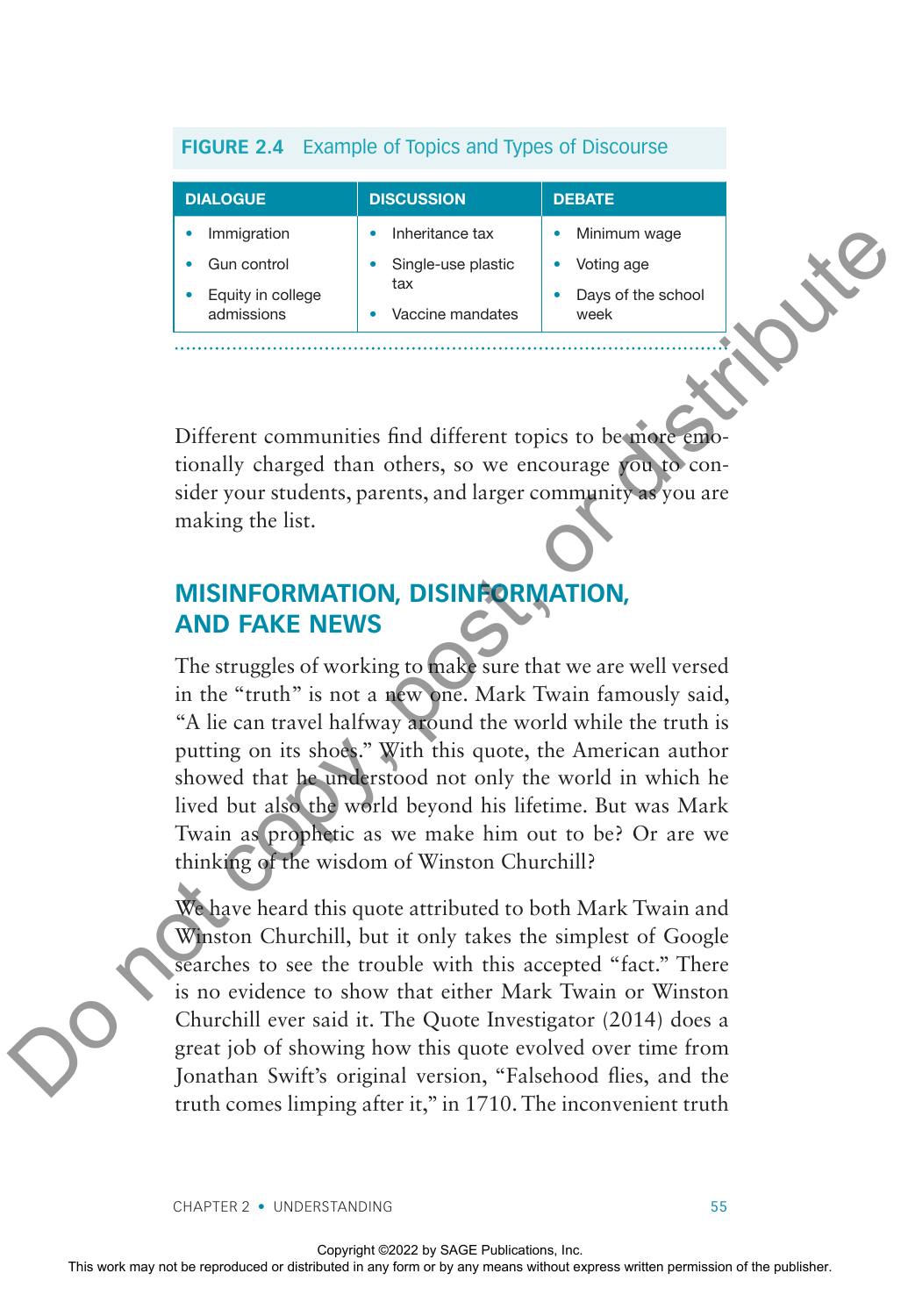about who spoke about truth is so ingrained in American pop culture that the *New York Times* used this "Mark Twain" quote as the headline example when they examined how quotes get misattributed (Chokshi, 2017).

As educators, how are we supposed to know what is the truth when even quotes about the truth are not truthful? At the most basic level, both students and teachers need to be able to know when we are talking about facts and when our individual perspective is pushing what we want to believe. In her book, *The Trouble With Reality,* author Brooke Gladstone (2017) says,

Part of the problem stems from the fact that facts, even a lot of facts, do not constitute reality. Reality is what forms after we filter, arrange, and prioritize those facts and marinate them in our values and traditions. Reality is personal. (p. 2)

We are not ready to accept the idea of "alternative facts," but we must be ready to confront the reality that each person we interact with brings a unique perspective to each conversation.

The "values and traditions" that Gladstone refers to will drive students and adults to look for information that matches their perspectives. We actively search for information that confirms our beliefs while ignoring information that challenges our beliefs. This includes ignoring strong evidence that goes against what we believe to be true (Journell, 2021a). With this in mind, we will not be able to just tell students to do a better job of fact checking or researching. This does not work with adults, nor will it work with our students. As coluctors, how are we supposed or know what is the truth<br>when every approximated in a reachable and the reproduced in a single point<br>when we are traibing about datas and when our individual permission of<br>the publisher

According to a 2016 Pew Research Center survey, 14% of Americans "shared a political news story online they knew at the time was made up" (Barthel et al., 2020). With so much attention on "fake news" in recent years, the number has gotten somewhat better, but a 2019 Statista survey showed that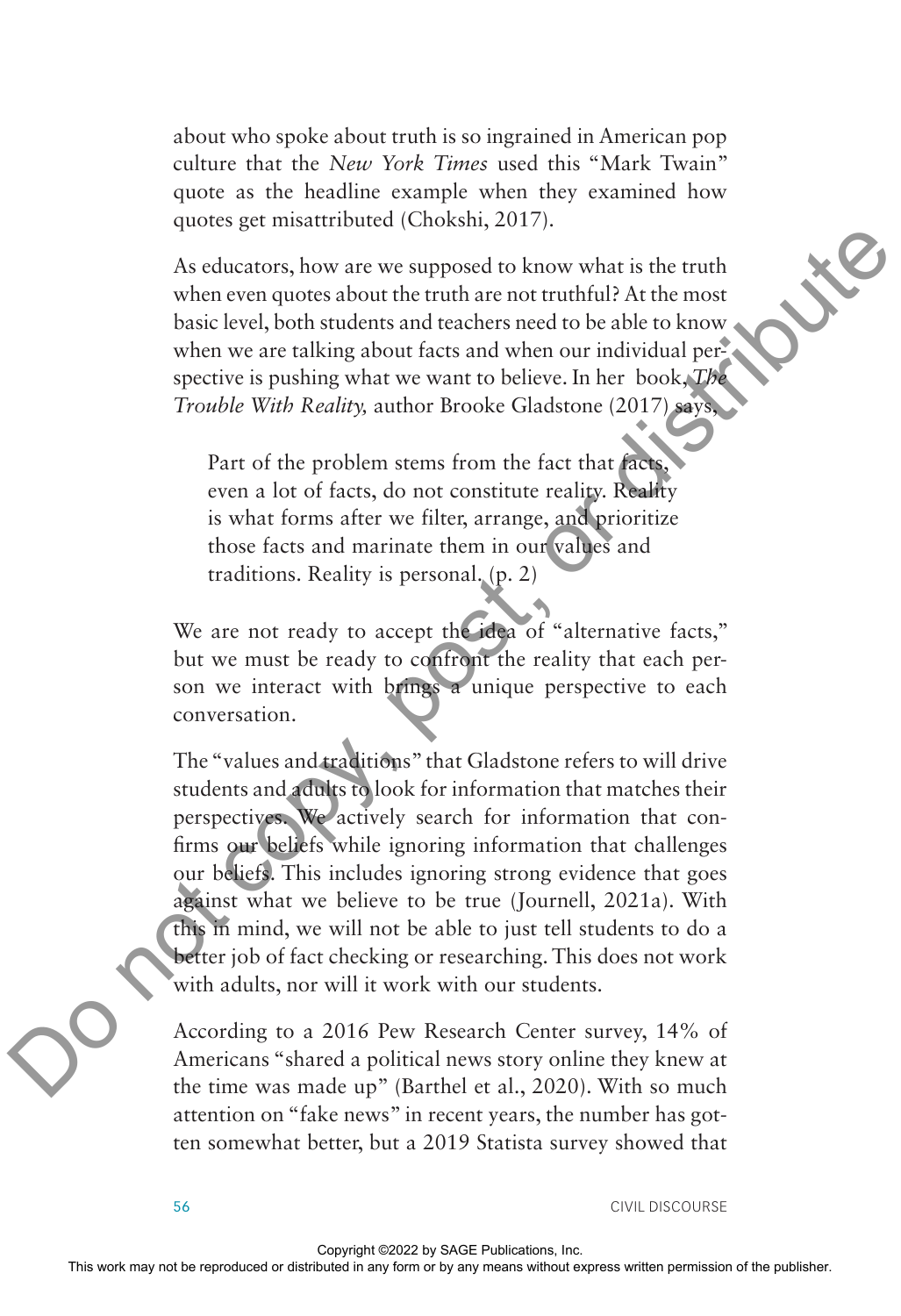10% of Americans had shared news or information online that they "knew at the time was made up" (Watson, 2020). These same surveys showed a drastic increase in the people who had unknowingly shared information that they later found out was made up, with a jump from 16% in 2016 to 49% in 2019 (see Figure 2.5).

Of course, students also bring heavily biased information into the classroom (Segall et al., 2019). This means that teachers, while remaining relatively neutral about contentious topics, do have the responsibility to address poor information or prejudices that students bring to classroom discourse (Journell, 2021b). This challenge must be faced head on by acknowledging that we all have different perspectives and then building a framework of understanding what types of information we have at our disposal.

To understand the issue of wrestling with the inundation of information that our students are exposed to every day (Kwan, 2019), we should start with common definitions for

# **FIGURE 2.5** Sharing of Misinformation Online in 2016 and 2019 Shared a political news story online they knew at the time was made up 0 10 20 30 40 50 60 Shared a political news story online they later found out was made up Did either/both of these 2016 2019 From the representation of the representation of the repression of the representation of the representation of the publisher or distributed in any produced in any representation of the classroom (Segall et al., 2019). Thi

**SOURCES:** Survey conducted Dec. 1–4, 2016. "Many Americans Believe Fake News Is Sowing Confusion." Pew Research Center.

Pew Research Center data from Barthel et al. (2020), and Statista data from Watson (2020), respectively.

CHAPTER 2 • UNDERSTANDING 57

Copyright ©2022 by SAGE Publications, Inc.<br>This work may not be reproduced or distributed in any form or by any means without express written permission of the publisher.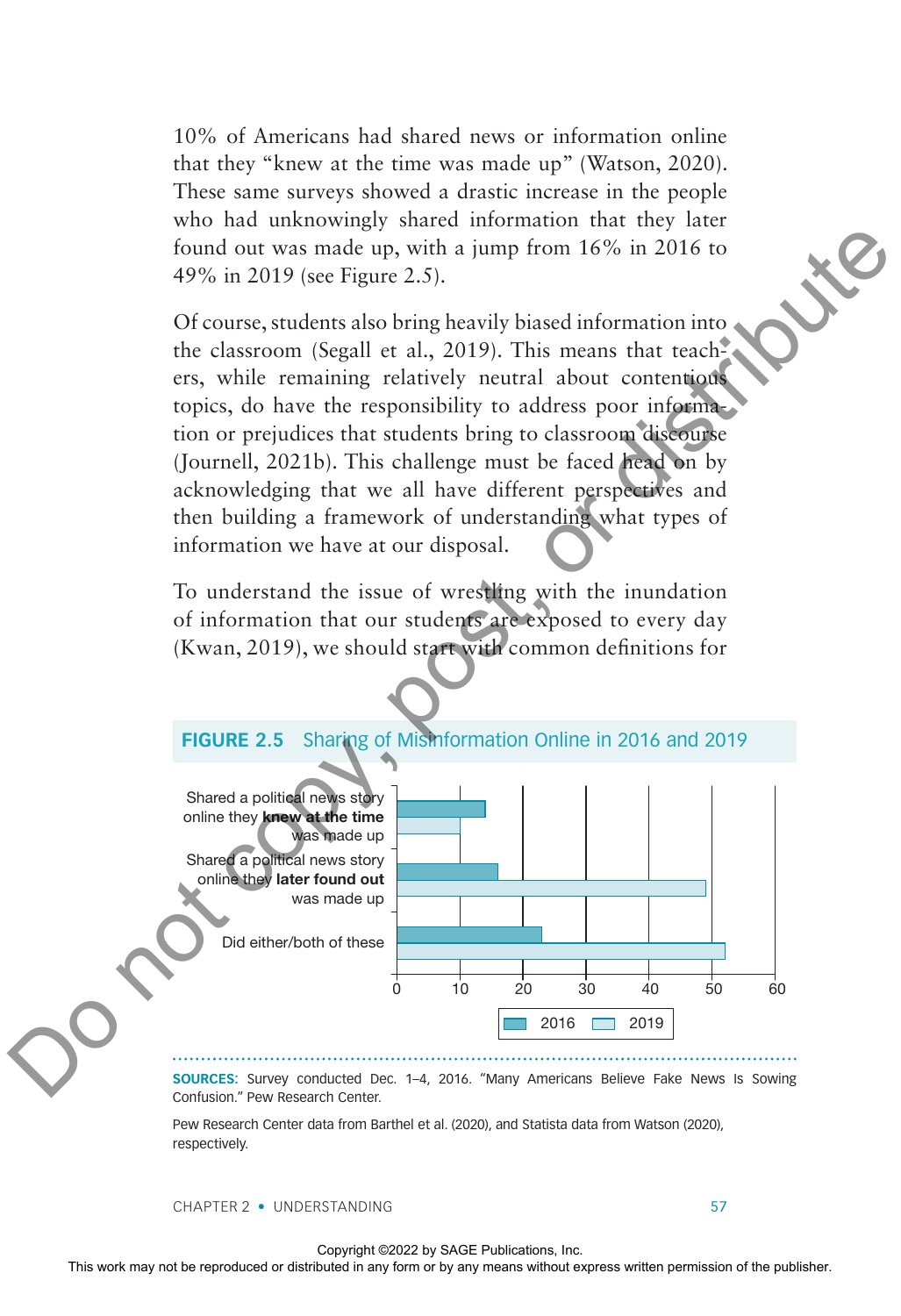staff and students. As much as society currently looks to Facebook as one of the leading causes of spreading incorrect information, they understand the importance of defining the problem at hand. In 2017, Facebook reported the following:

The term "fake news" has emerged as a catch-all phrase to refer to everything from new articles that are factually incorrect to opinion pieces, parodies and sarcasm, hoaxes, rumors, memes, online abuse, and factual misstatements by public figures that are reported in otherwise accurate news pieces. The overuse and misuse of the term "fake news" can be problematic because, without common definitions, we cannot understand or fully address these issues. (Weedon et al., 2017, p. 4)

What does Facebook mean when they talk about the "misuse" of the term *fake news*?

In the book, *Unpacking Fake News: An Educator's Guide to Navigating the Media With Students* edited by Dr. Wayne Journell, Dr. H. James Garrett (2019) lays out three distinct types of fake news based on the intent of who created it and the intent of anyone sharing it: tabloid untruths, targeted disinformation and misinformation, and weaponized phrases. See Figure 2.6 for an explanation of each.

*Tabloid untruths* are the first of these and the most straightforward—they are most famously known as the original "fake news." Entertainment is the goal of this type of news and it ranges from completely unbelievable to social commentary. Tabloids produce stories about alien abductions, *The Onion* gives us satire and parody, and *The Daily Show*, though researched for accuracy, makes light of issues as a way to drive home a usually politically biased point. Even though there is a spectrum of how much fact is contained in The recent may not be reproduced or distribution of the reproduced or distribution or any means to the complisher any form or by any means without express without express written with permission of the publisher. The publ

58 CIVIL DISCOURSE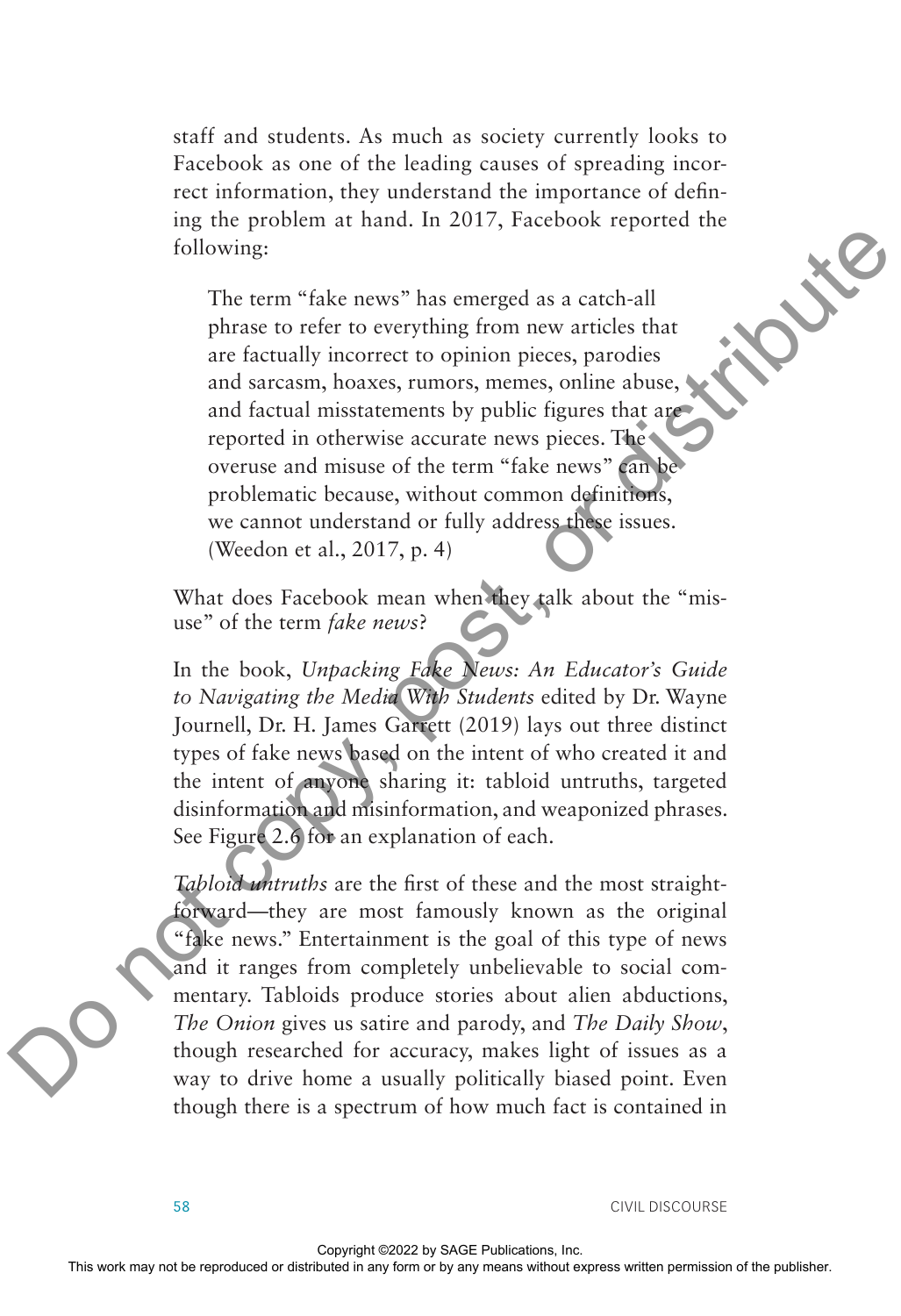#### **FIGURE 2.6** Types of Fake News

| <b>WHAT TYPE OF FAKE NEWS IS IT?</b> |                                       |                                                                                              |                                                                              |                                                             |  |
|--------------------------------------|---------------------------------------|----------------------------------------------------------------------------------------------|------------------------------------------------------------------------------|-------------------------------------------------------------|--|
|                                      | <b>TABLOID</b><br><b>UNTRUTHS</b>     | <b>TARGETED</b><br><b>DISINFORMATION</b>                                                     | <b>TARGETED</b><br><b>MISINFORMATION</b>                                     | <b>WEAPONIZED</b><br><b>PHRASES</b>                         |  |
| Purpose                              | Entertainment<br>to expand<br>profits | Information that is<br>shared to harm<br>others and have<br>them focus on a<br>point of view | Amplified<br>disinformation that<br>is shared to focus<br>on a point of view | Determining the<br>validity of the<br>information<br>shared |  |
| Level of<br>accuracy                 | Ranges<br>depending on<br>the story   | Created with<br>inaccurate<br>information                                                    | True to the sharer<br>but not accurate<br>information                        | Dependent on<br>the sharers'<br>knowledge of<br>content     |  |

these different examples, creators of this content purposefully seek to entertain and hope that others share their stories to widen the audience of people who are entertained in order to expand profits.

Things get a lot more complicated when looking at disinformation and misinformation. This type of fake news is "a plausible, though fabricated, story that is disseminated through social media using sophisticated targeting strategies" (Garrett, 2019). While the intent of fake news in a "tabloids untruth" sense is to entertain, disinformation is "false content that is intentionally disseminated with intent to harm" (Wardle, 2019, p. 8). The creators of disinformation know that what they are creating is not accurate, but any pretense of entertainment is secondary to the attempt to influence the consumers of the information to believe a certain point of view. The repressed or distributed or distributed or distributed or distributed in any means without express to the publisher of the publisher of the publisher of the publisher of the publisher. This contract or distributed in

According to Merriam-Webster (2021e), *disinformation* is created "in order to influence public opinion or obscure the truth." This is achieved when those other than the creators

CHAPTER 2 • UNDERSTANDING 59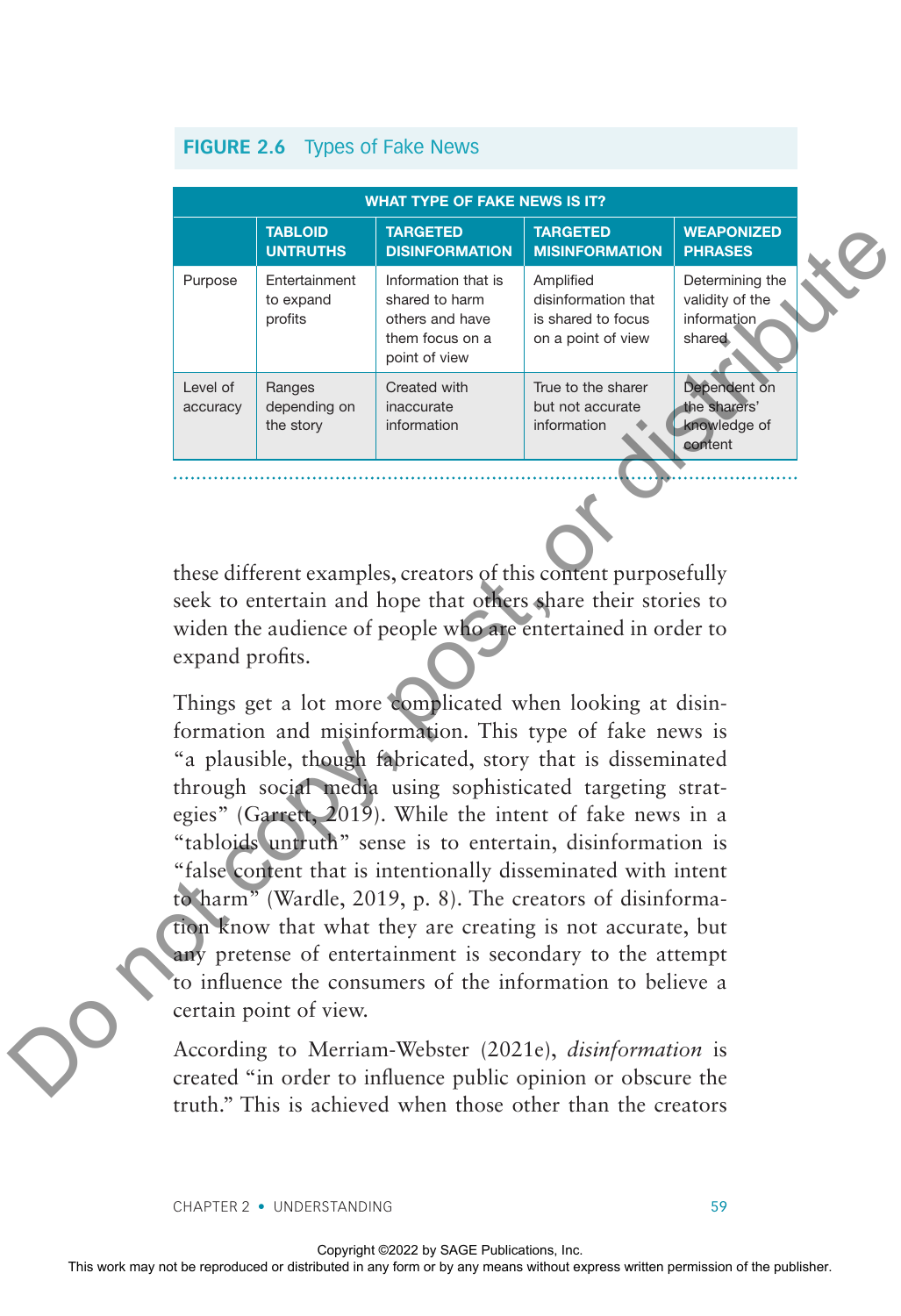share the information. This is mostly done by those who are not aware that the information is inaccurate. When we unintentionally share information that is inaccurate, we amplify its reach. This is when the content becomes *misinformation* as defined by Wardle (2019). Again, not everyone who shares disinformation does it unknowingly.

The last idea of fake news that your students will have to come to understand is the use of "fake news" as a *weaponized phrase*. The issue at hand is not access to information, but rather whether we can sort through and process the information that is available to us. The amount of information at our fingertips can be used to make us either smarter or more ignorant, depending on how we use it (Wineburg et al., 2016). This is the environment where using the term *fake news* to discredit news and information as you see fit has been allowed to flourish. When the term *fake news* carries so much potential to disrupt how our students see the world, we must take measures to make sure that proper use of the terminology is emphasized to truly deweaponize the term. Claire Wardle (2019) at First Draft has created a spectrum (Figure 2.7) that shows the seven types of mis- and disinformation and how they relate to each other. If we are going to *de*weaponize the phrase, then we must all know what we are actually talking about instead of throwing around the term *fake news*. The representation of the reproduced or the reproduced or distribution of the reproduced or distribution of the reproduced or the reproduced information that is on a case as *a weapon* by the reproduced by Wardle 100 by a

As noted in Chapter 1, we must get our students involved in the world around them, but as Chapter 2 has shown us, we must be careful with the language we use with our students as we encourage these conversations. The speed and pace of change as well as the rapid spread of ideas including those that are factually incorrect—change the dynamics of civic engagement today and challenge the very nature of democracy (Weedon et al., 2017). These challenges are ones in which schools and educators have a huge role to play.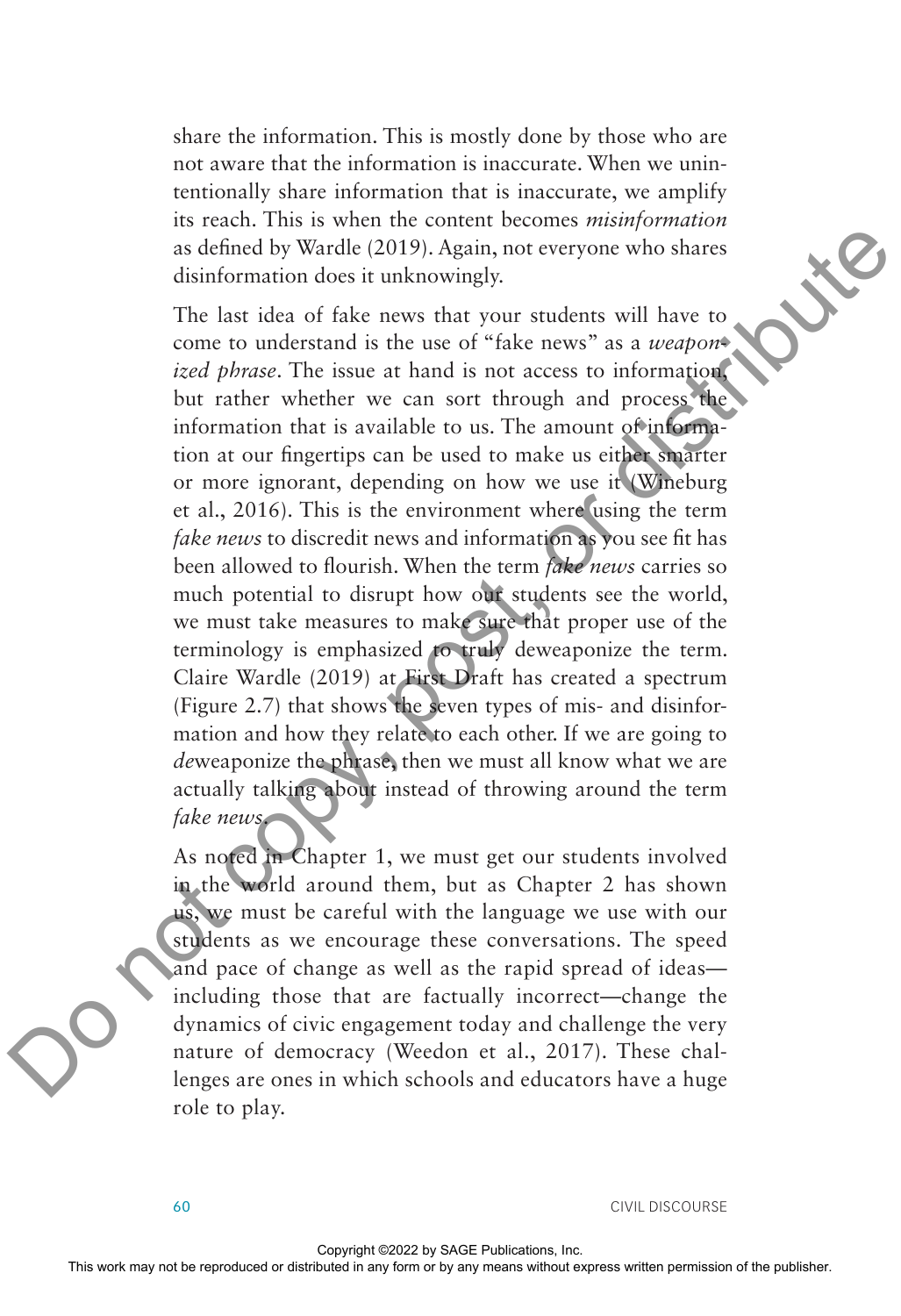

61

Copyright ©2022 by SAGE Publications, Inc.<br>This work may not be reproduced or distributed in any form or by any means without express written permission of the publisher.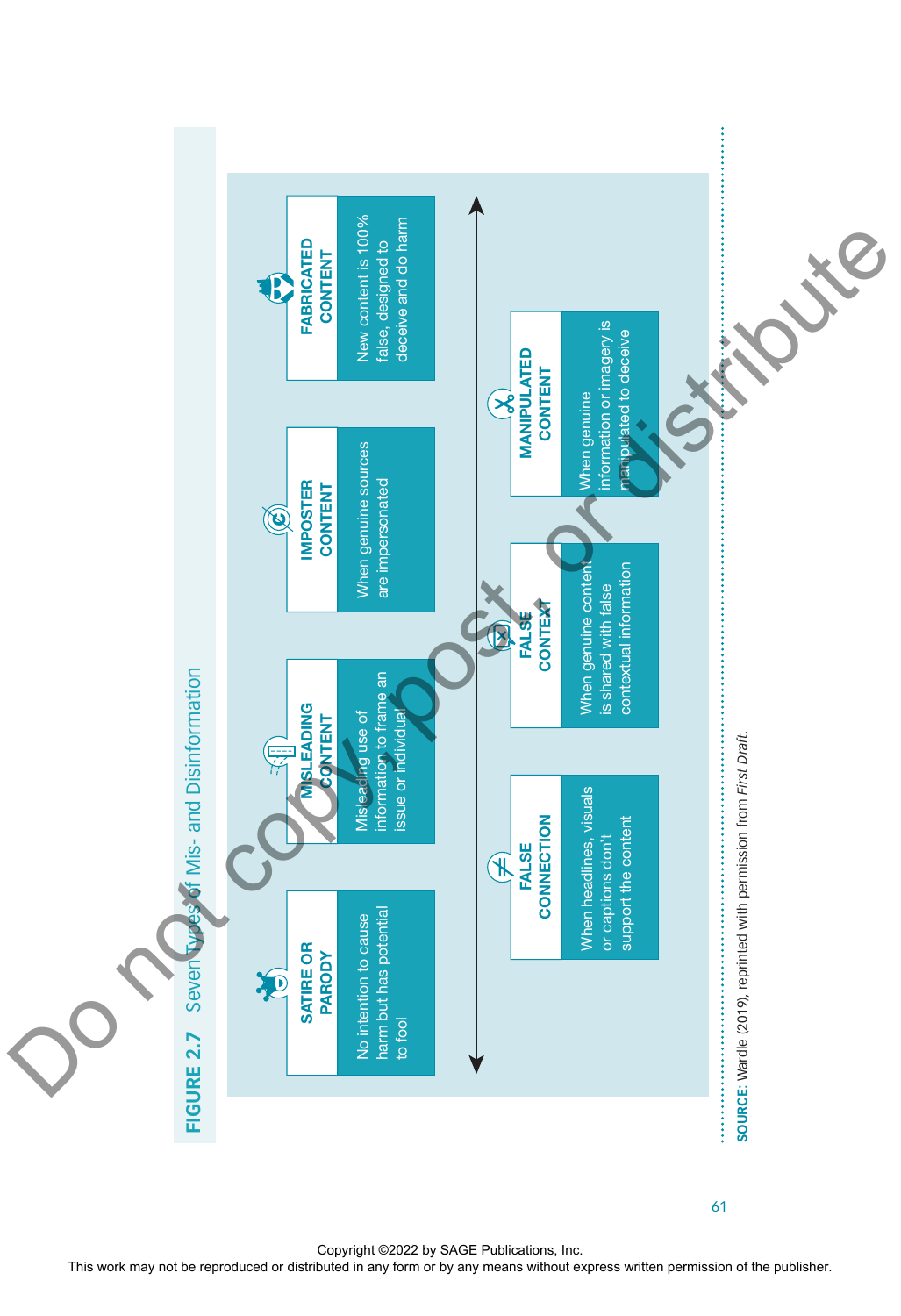Even as schools pick up the mantle to do this important work, it does not mean that it will be easy work.

In this time of widespread dissemination of alternative facts and misinformation, teachers have a responsibility to turn classrooms into spaces where reason and inquiry trump ignorance and hyperbole. But doing so often requires teachers to take a stance regarding what issues are worthy of deliberation and what information warrants consideration, and the decisions teachers make may be risky, as teachers are generally expected to be politically neutral, and expressions of their political beliefs can expose them to accusations of bias. (Journell, 2016)

The rest of this book is intended to show educators and districts how we all—educators, administrators, families, and community members included—can play a role in developing classrooms where this difficult but important work can be safely and properly done.

# Action Step for Educators

Now that we've considered several terms and clarified their uses and meaning, consider collaborating with other social studies teachers and leaders in your school or district to make a glossary of key terms and concepts related to civil discourse. This will greatly help you to communicate the purpose and ensure everyone is on the same page about the words we use to foster discourse in our classrooms. Once created, post it on your class webpage, include it in a school newsletter, or share it with parents at back-to-school night or parent–teacher conferences. The may not be reproduced or distributied or distributies or distributied or distributies or distributies to the reproduced in any or by any or be reproduced in any means were reproduced in any means were reproduced in an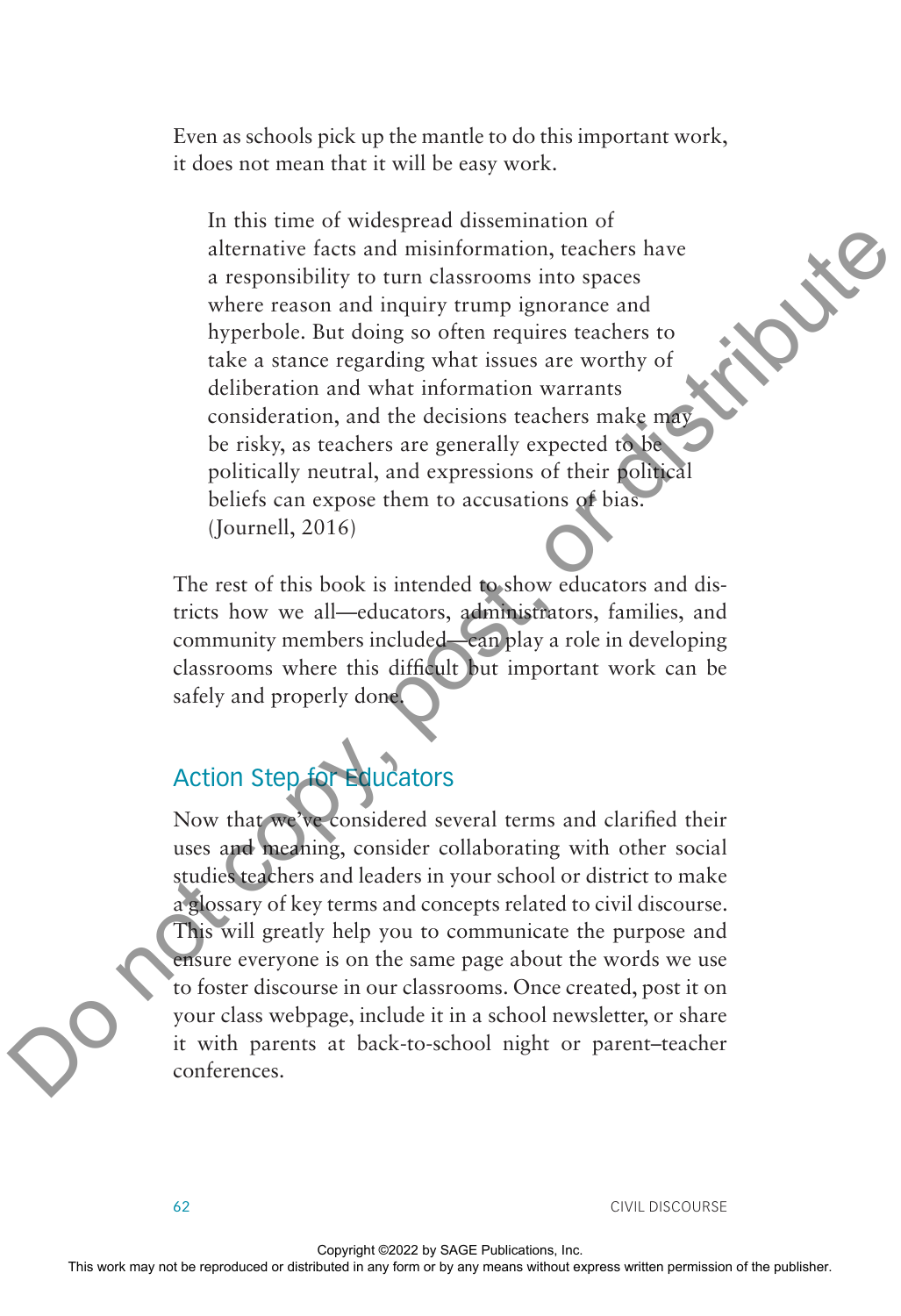## **CLOSING REFLECTION**

- What words are you going to focus on making sure that all students and educators share an understanding of? How will you make sure that a shared understanding occurs?
- How do you anticipate using a progression of dialogue, discussion, and debate to meet the different goals of your classroom?
- Why is it important for both you and your students to be able to discuss the different types of sources of information that are available? What barriers do you anticipate in having these discussions? What work are publisher may not be reproduced or distribution or any form or by any means without expression of dialogue,<br>
Thow will you make sure that a shared understanding or<br>  $\alpha$  How do you anticipate using a progres
	- As this book moves into laying out a framework for planning activities in your classroom, what are you most hoping to learn?

Now that you have read this chapter, you should be able to complete the following:

 $\checkmark$  Identify potentially contentious topics in your curriculum and standards.

Reframe potentially contentious topics to make them less heated or intense.

Sort potentially contentious topics by which discourse approach (dialogue, discussion, debate) is best suited to handle student conversations.

Work with colleagues to develop a glossary of key terms and concepts related to civil discourse in your curriculum.